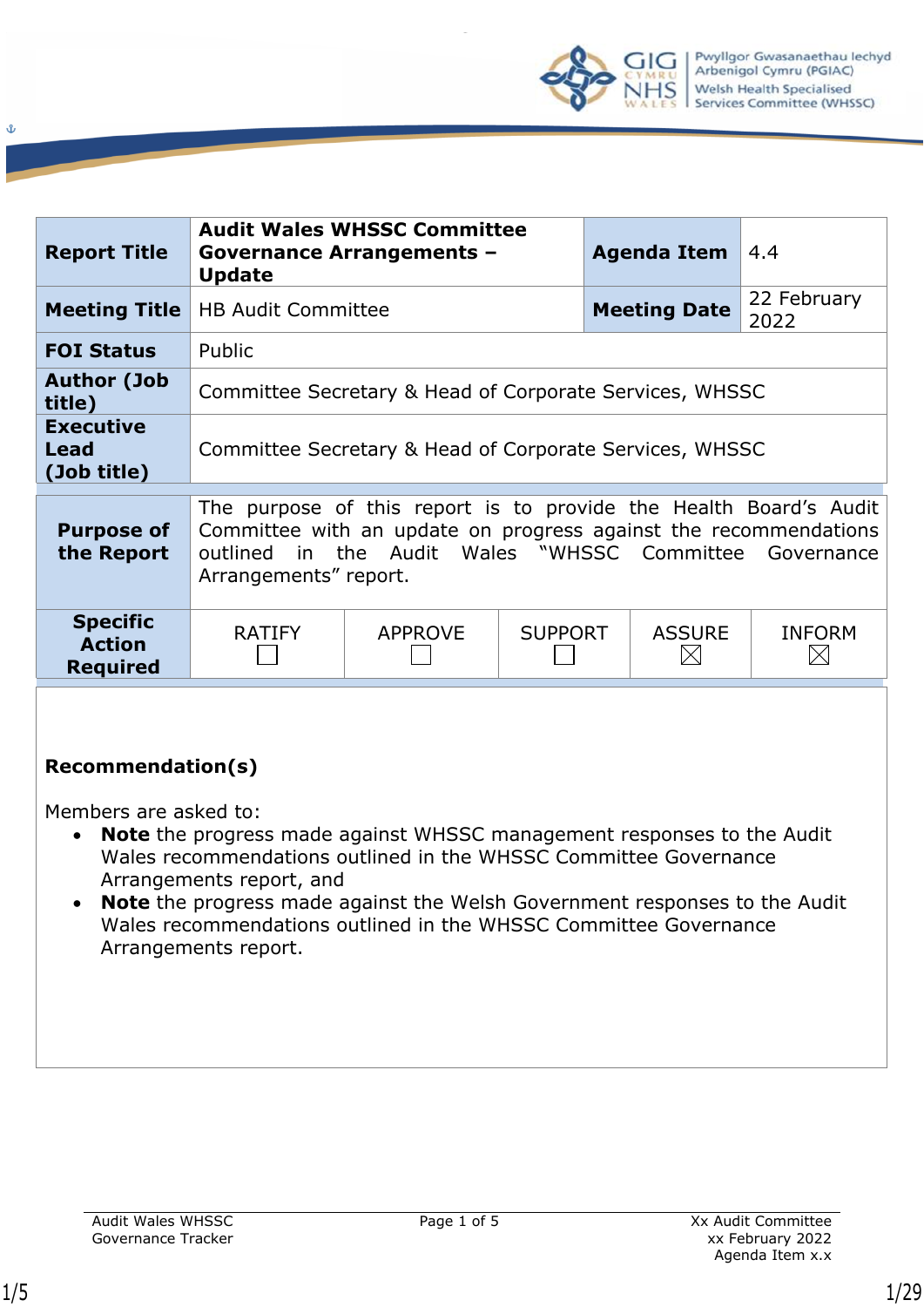#### **AUDIT WALES "WHSSC COMMITTEE GOVERNANCE ARRANGEMENTS" REPORT – UPDATE**

# **1.0 SITUATION**

The purpose of this report is to provide the Health Board's Audit Committee with an update on progress against the recommendations outlined in the Audit Wales "WHSSC Committee Governance Arrangements" report.

# **2.0 BACKGROUND**

In 2015, the Good Governance Institute (GGI) and Healthcare Inspectorate Wales (HIW) undertook two separate governance reviews for WHSSC which highlighted issues with WHSSC's governance arrangements. The GGI highlighted concerns relating to decision making and conflicts of interest, and identified the need to improve senior level clinical input as well as the need to create a more independent organisation that is free to make strong and sometimes unpopular (to some) decisions in the best interest of the people of Wales. HIW) conducted a review of clinical governance and found that WHSSC was beginning to strengthen its clinical governance arrangements but needed to strengthen its approach for monitoring service quality and also improve clinical engagement.

Since then, considering the increasing service and financial pressures, and the potentially changing landscape of national collaborative commissioning and NHS Executive as set out in Welsh Government's "A Healthier Wales", the Auditor General for Wales felt it was timely to undertake a review WHSSC's governance arrangements.

The Audit Wales review into Committee Governance arrangements at WHSSC was undertaken between March and June 2020, however as a result of the COVID-19 pandemic, aspects of the review were paused, and re-commenced in July. A survey was issued to all Health Boards and the fieldwork was concluded in October 2020.

The scope of the work included interviews with officers and independent members at WHSSC, observations from attending Joint Committee and sub-committee meetings, feedback from questionnaires issued to Health Board Chief Executive and Chairs and a review of corporate documents.

The findings were published in May 2021 in the [Audit Wales Committee](https://audit.wales/sites/default/files/publications/WHSSC-Eng.pdf)  [Governance Arrangements at WHSSC](https://audit.wales/sites/default/files/publications/WHSSC-Eng.pdf) report.

The report outlined 4 recommendations for WHSSC and the 3 recommendations for Welsh Government.

HB Audit Committees received an update on progress against the recommendations in August/September 2021, and this report provides a further update on progress, and outlines feedback received from Audit Wales at the Joint Committee held on the 18 January 2022.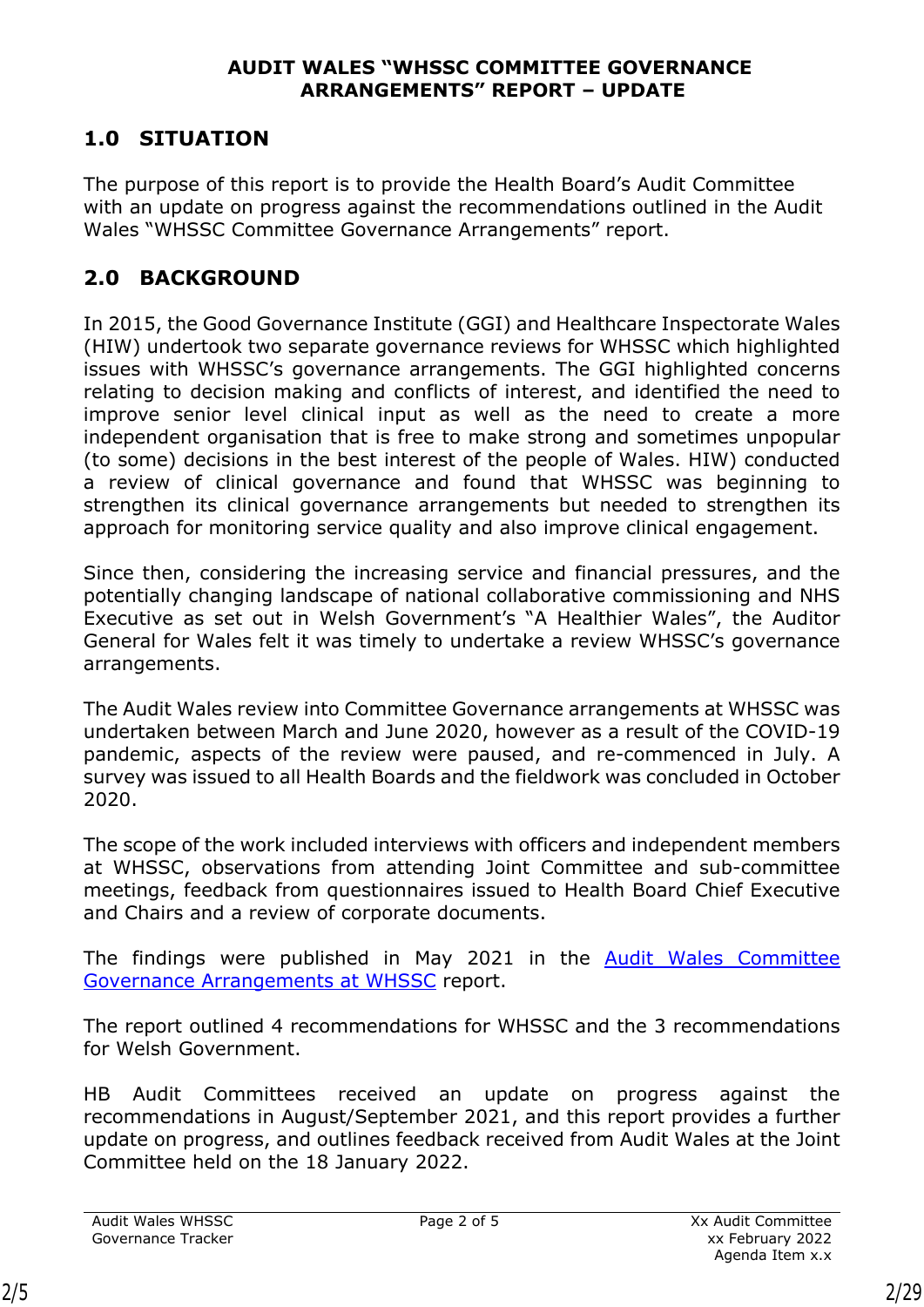# **3.0 ASSESSMENT**

## **3.1WHSSC Management Response**

The report outlined 4 recommendations for WHSSC and progress against the actions outlined within the management response have been monitored through the WHSSC Integrated Governance Committee (IGC).

The IGC received updates on progress on the 12 October and 13 December 2021 noted the positive progress made and endorsed the tracker for submission to the Joint Committee.

The Joint Committee received the updated tracker report and an update from Audit Wales on the progress made against the recommendations on the 18 January 2022 and noted:

- that Audit Wales thought the WHSSC response to the recommendations was comprehensive and well thought out and that they were particularly pleased to note there had been ongoing oversight and scrutiny of progress by the Integrated Governance Committee (IGC), and
- that the only area for concern was around pan Wales recovery planning due to the ongoing volatile environment as a result of the pandemic.

The Joint Committee noted that majority of actions had been completed and there were only three areas of partial compliance in relation to:

- **R3b page 12** relating the appointment of an AMD for Public health despite proactive efforts to recruit, we have been unable to fill the position,
- **R4a page 14 and R4b page 18** stakeholder engagement exercise to develop a new specialised services strategy – The timetable for this is being revised in response to the system pressures related to the current wave of the pandemic and the letter from the CEO of NHS Wales regarding use of the Options Framework and the necessity to step down non-essential activities.

# **3.2 Welsh Government Management Response**

The report outlined 3 recommendations for Welsh Government (WG) and progress against the WG management responses is monitored through discussions between the Chair, the WHSSC Managing Director and the Director General Health & Social Services/ NHS Wales Chief Executive.

An update was received from Welsh Government on the 15 December 2021 advising that the advice on the NHS Executive was still being considered by the Minister for Health & Social Services.

During the meeting on the 18 January 2022 Audit Wales advised that they had written to the Chief Executive NHS Wales, and an initial response letter had been received setting out a high level overview of actions to be taken in response to the recommendations. The report had been considered by Senedd Cymru's Public Accounts and Public Administration Committee (PAPAC) following which the Chair of that Committee has written to the Director General/Chief Executive NHS Wales requesting an update on progress which is awaited.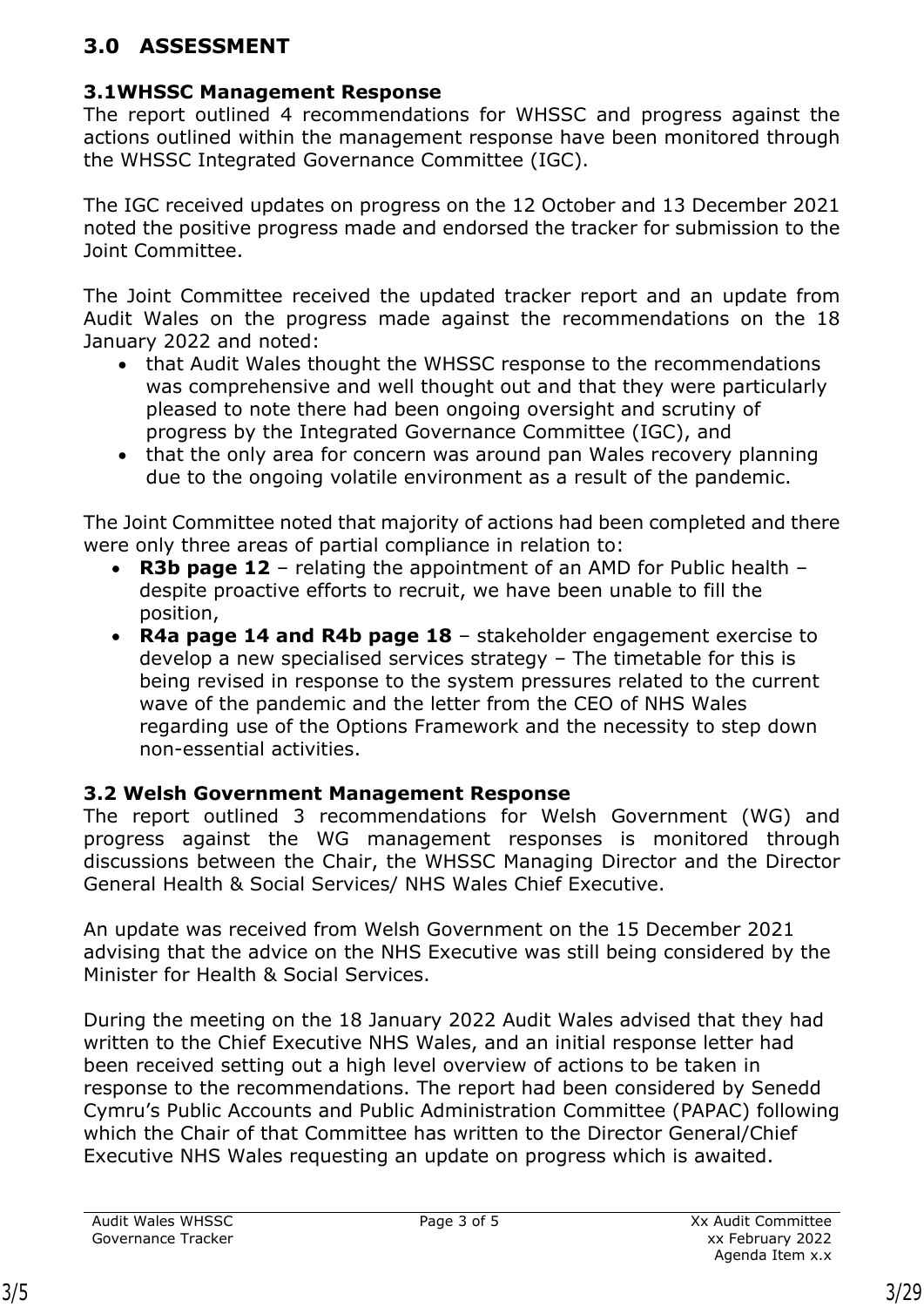### **3.3 Governance & Risk**

Following the Joint Committee's approval of the tracker report on the 18 January 2022 the document has been shared with the NHS Wales Board Secretaries in HBs for inclusion on HB Audit Committee agendas in February/March 2022 to ensure that all NHS bodies are able to maintain a line of sight on the progress being made, noting WHSSC's status as a Joint Committee of each HB in Wales.

A further update on progress will be given to the Joint Committee and HB Audit Committees in summer 2022.

Risk management is a key element of developing WHSSC's services and risk assessments are undertaken as required.

### **4.0 RECOMMENDATIONS**

Members are asked to:

- **Note** the progress made against WHSSC management responses to the Audit Wales recommendations outlined in the WHSSC Committee Governance Arrangements report, and
- **Note** the progress made against the Welsh Government responses to the Audit Wales recommendations outlined in the WHSSC Committee Governance Arrangements report.

|                                                                                         | <b>Governance and Assurance</b>                                                                                                       |  |  |  |  |  |  |
|-----------------------------------------------------------------------------------------|---------------------------------------------------------------------------------------------------------------------------------------|--|--|--|--|--|--|
| <b>Link to Strategic Objectives</b>                                                     |                                                                                                                                       |  |  |  |  |  |  |
| <b>Link to Integrated</b><br><b>Commissioning Plan</b>                                  |                                                                                                                                       |  |  |  |  |  |  |
| <b>Health and Care</b><br><b>Standards</b>                                              | Governance, Leadership and Accountability<br>Safe Care<br><b>Effective Care</b>                                                       |  |  |  |  |  |  |
| <b>Principles of</b><br><b>Prudent Healthcare</b>                                       | Only do what is needed<br>Reduce Inappropriate Variation                                                                              |  |  |  |  |  |  |
| <b>Institute for</b><br><b>HealthCare</b><br><b>Improvement</b><br><b>Quadruple Aim</b> | Improving Patient Experience (including quality and<br>Satisfaction)                                                                  |  |  |  |  |  |  |
| <b>Organisational Implications</b>                                                      |                                                                                                                                       |  |  |  |  |  |  |
| <b>Quality, Safety &amp;</b><br><b>Patient Experience</b>                               | The Management responses outline activities to<br>strengthen and develop WHSSC's impact on quality,<br>safety and patient experience. |  |  |  |  |  |  |
| <b>Finance/Resource</b><br><b>Implications</b>                                          | Some improvement actions may require the<br>application of additional resources.                                                      |  |  |  |  |  |  |
| <b>Population Health</b>                                                                | There are no specific population health implications<br>related to the activity outlined in this report.                              |  |  |  |  |  |  |
| <b>Legal Implications</b><br>(including equality)                                       | There are no specific legal implications related to the                                                                               |  |  |  |  |  |  |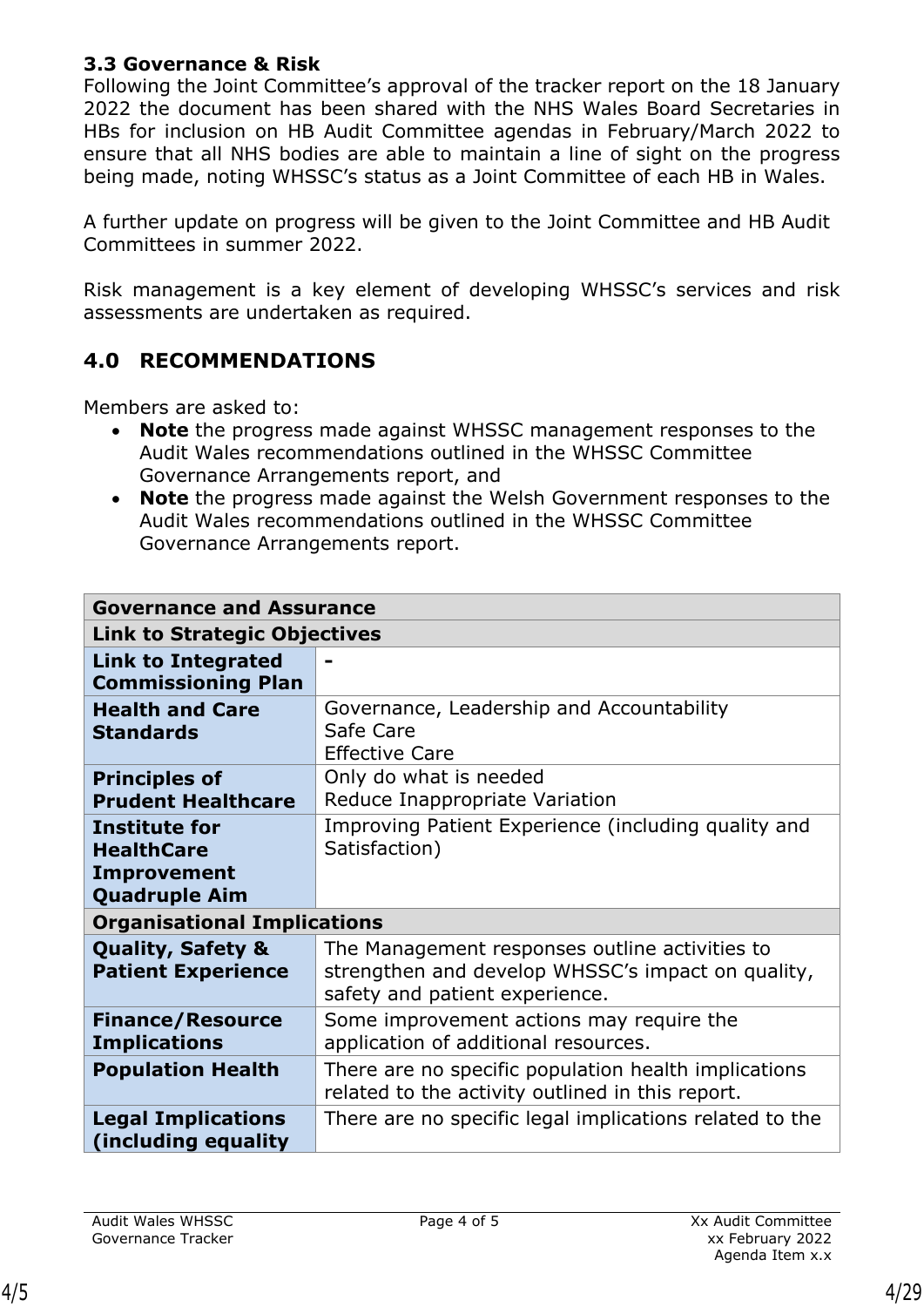| & diversity, socio<br>economic duty etc)                                       | activity outlined in this report. There are no adverse<br>impacts concerning equality and diversity or the socio<br>economic duty.                                                                                                                                   |
|--------------------------------------------------------------------------------|----------------------------------------------------------------------------------------------------------------------------------------------------------------------------------------------------------------------------------------------------------------------|
| <b>Long Term</b><br><b>Implications (incl</b><br><b>WBFG Act 2015)</b>         | The WHSSC management responses take into<br>consideration the long-term impact of decisions, to<br>support better working with people, communities and<br>each other, and to prevent persistent problems such<br>as poverty, health inequalities and climate change. |
| <b>Report History</b><br>(Meeting/Date/<br><b>Summary of</b><br><b>Outcome</b> | Integrated Governance Committee 13 December<br>$2021 -$ Supported<br>Joint Committee - 18 January 2022 - Approved                                                                                                                                                    |
| <b>Appendices</b>                                                              | Appendix 1 - WHSSC Audit Wales Governance Report<br>Tracker - Jan 2022                                                                                                                                                                                               |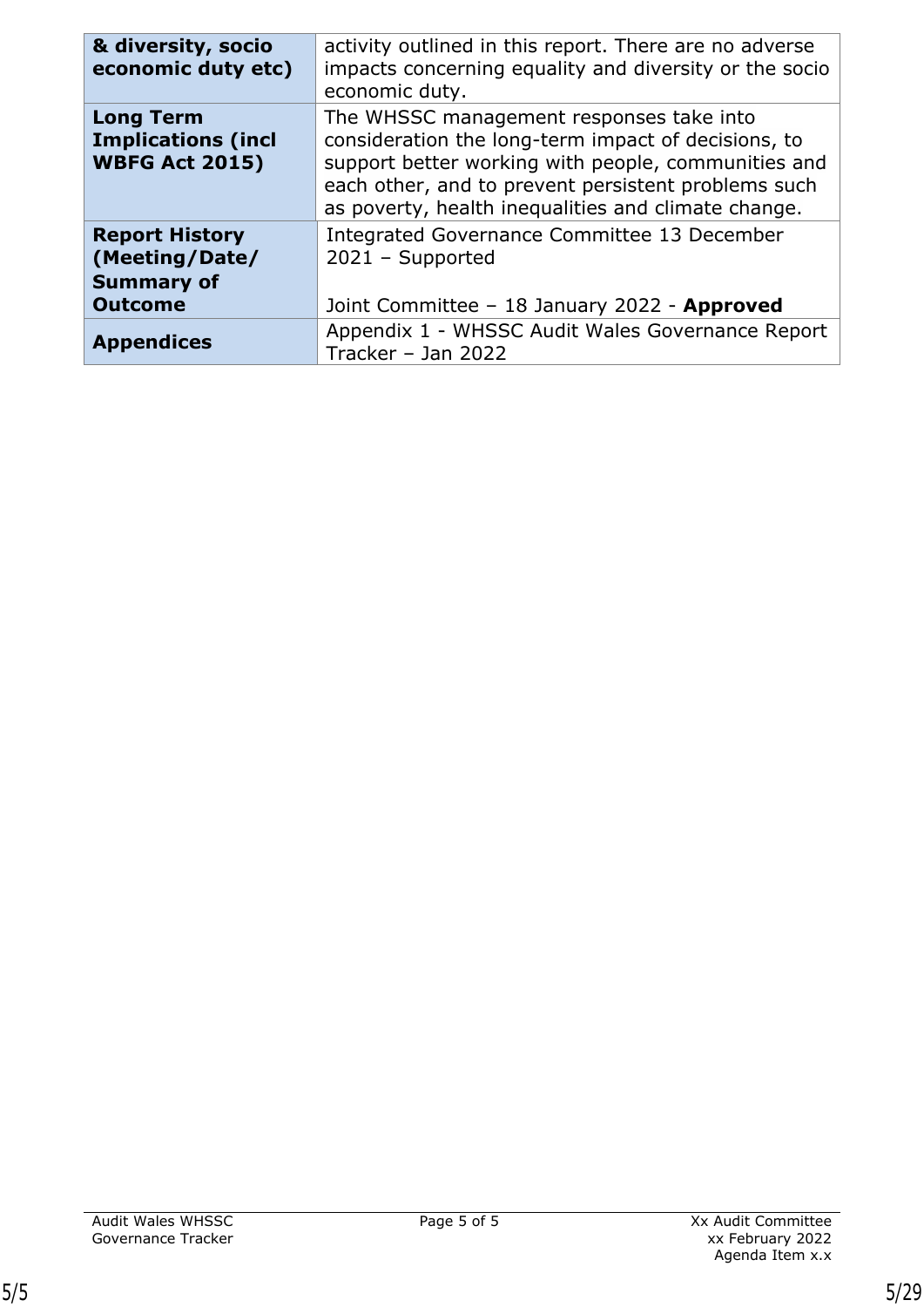

#### **Recommendations from the Audit Wales Report Welsh Health Specialised Services Committee Governance Arrangements**

### **Audit Tracker– Update January 2022**

In May 2021, Audit Wales published the "Welsh Health Specialised Services Committee Governance Arrangements"<sup>1</sup> which found that the governance, management and planning arrangements at WHSSC have improved, however the impact of COVID-19 will require a clear strategy to recover key services and that the Welsh Government's long-term model for health and social care 'A Healthier Wales', and the references made to WHSSC should be re-visited.

Audit Wales made a number of recommendations for both WHSSC and Welsh Government and the management response was presented to the Joint Committee on the 13 July 2021. Progress against actions to address the recommendations will be monitored through the Integrated Governance Committee (IGC).

| <b>Response/ Action</b>                                                                                                | <b>Target</b><br><b>Date</b> | <b>Exec Lead</b> | <b>Progress/Comments</b><br>January 2022   | <b>RAG</b> |  |
|------------------------------------------------------------------------------------------------------------------------|------------------------------|------------------|--------------------------------------------|------------|--|
| <b>Quality governance and management</b>                                                                               |                              |                  |                                            |            |  |
| R1 Increase the focus on quality at the Joint Committee. This should ensure effective focus and discussion on the pace |                              |                  |                                            |            |  |
| of improvement for those services in escalation and driving quality and outcome improvements for patients.             |                              |                  |                                            |            |  |
| a) We will include in our routine reports                                                                              | Sept                         | Director of      | As a consequence of the COVID-19           | Completed  |  |
| to Joint Committee (JC) on quality,                                                                                    | 2021                         | Finance          | pandemic the routine reports on            |            |  |
| performance and finance a section                                                                                      |                              |                  | activity, quality and financial            |            |  |
| highlighting key areas of concern to                                                                                   |                              | Director of      | performance presented to each Joint        |            |  |
| promote effective focus and discussion.                                                                                |                              | Nursing &        | Committee (JC) meeting have evolved        |            |  |
|                                                                                                                        |                              | Quality          | to include additional detailed analysis of |            |  |
|                                                                                                                        |                              |                  | the position and any key points to         |            |  |
|                                                                                                                        |                              | Director of      | promote effective focus and discussion.    |            |  |
|                                                                                                                        |                              | Planning         | For 2021 the position is very stable       |            |  |
|                                                                                                                        |                              |                  | with an improving underspend position.     |            |  |
|                                                                                                                        |                              |                  |                                            |            |  |

<sup>1</sup> [Welsh Health Specialised Services Committee Governance Arrangements \(audit.wales\)](https://www.audit.wales/sites/default/files/publications/WHSSC-Eng.pdf)

 $\overline{a}$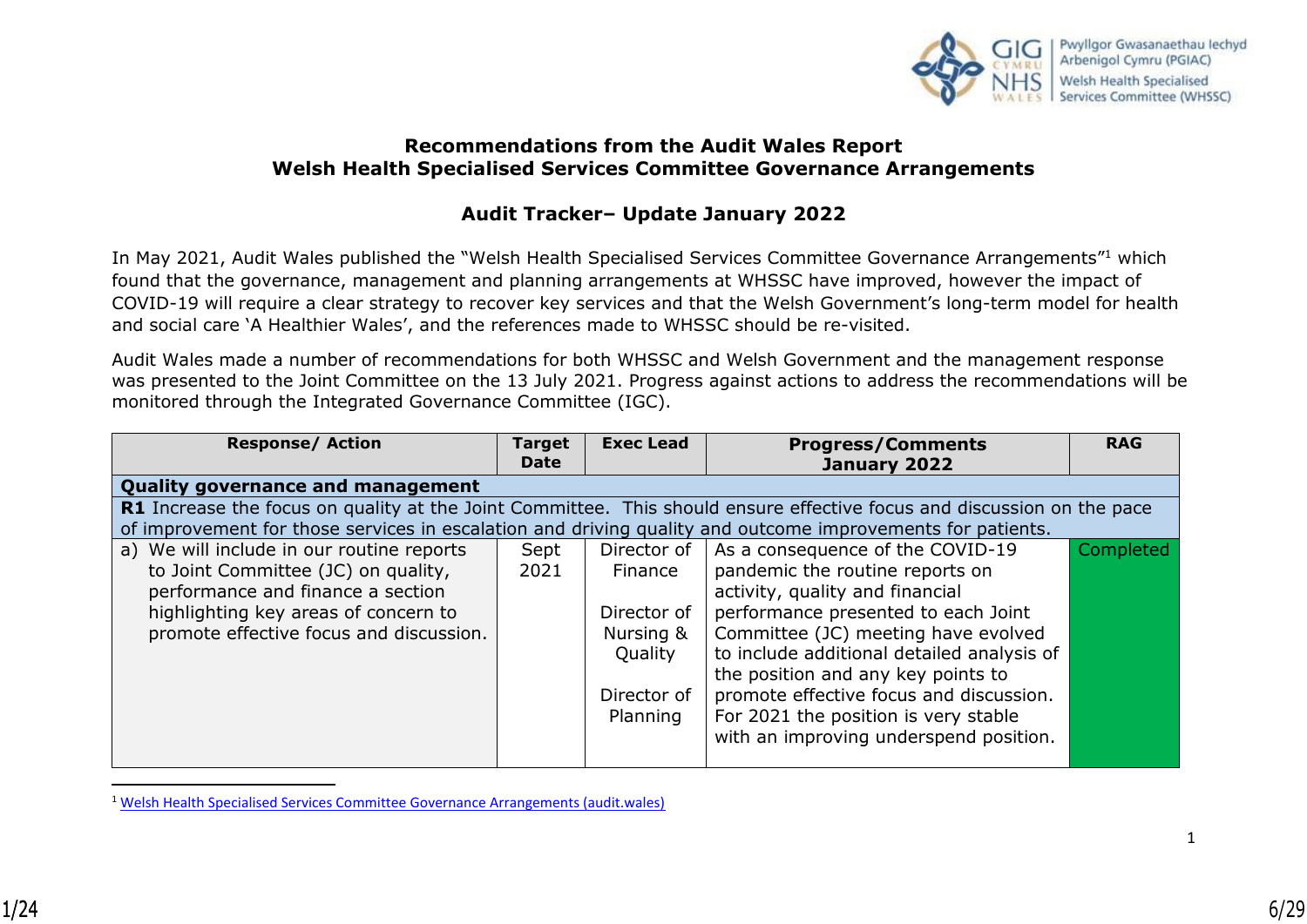

| <b>Response/ Action</b> | <b>Target</b><br><b>Date</b> | <b>Exec Lead</b> | <b>Progress/Comments</b><br>January 2022                                                                                                                                                                                                                                                                                                                                                                                                                                                                                                                                                                           | <b>RAG</b> |
|-------------------------|------------------------------|------------------|--------------------------------------------------------------------------------------------------------------------------------------------------------------------------------------------------------------------------------------------------------------------------------------------------------------------------------------------------------------------------------------------------------------------------------------------------------------------------------------------------------------------------------------------------------------------------------------------------------------------|------------|
|                         |                              |                  | In addition, to ensure effective<br>governance we have reviewed the<br>structure of the committee report<br>template for routine reports (including<br>for quality, performance and finance)<br>and have updated it to include a section<br>on governance, quality and risk which<br>specifically captures key areas of<br>concern to promote effective focus and<br>discussion. This ensures effective focus<br>and discussion on the pace of<br>improvement for those services in<br>escalation and driving quality and<br>outcome improvements for patients.<br>This will be used from January 2022<br>onwards. |            |
|                         |                              |                  | The new template was considered by<br>the Corporate Directors Group Board<br>(CDGB) in September and in November<br>2021, and was considered by the<br><b>Integrated Governance Committee</b><br>(IGC) on the 12 October and will<br>approved by them on the 13 December<br>2021.<br>The JC received a detailed presentation                                                                                                                                                                                                                                                                                       |            |
|                         |                              |                  | on "Recovery" at its meeting on the 7<br>September 2021 which focussed on<br>quality, performance and finance and<br>which highlighted key areas of risk and                                                                                                                                                                                                                                                                                                                                                                                                                                                       |            |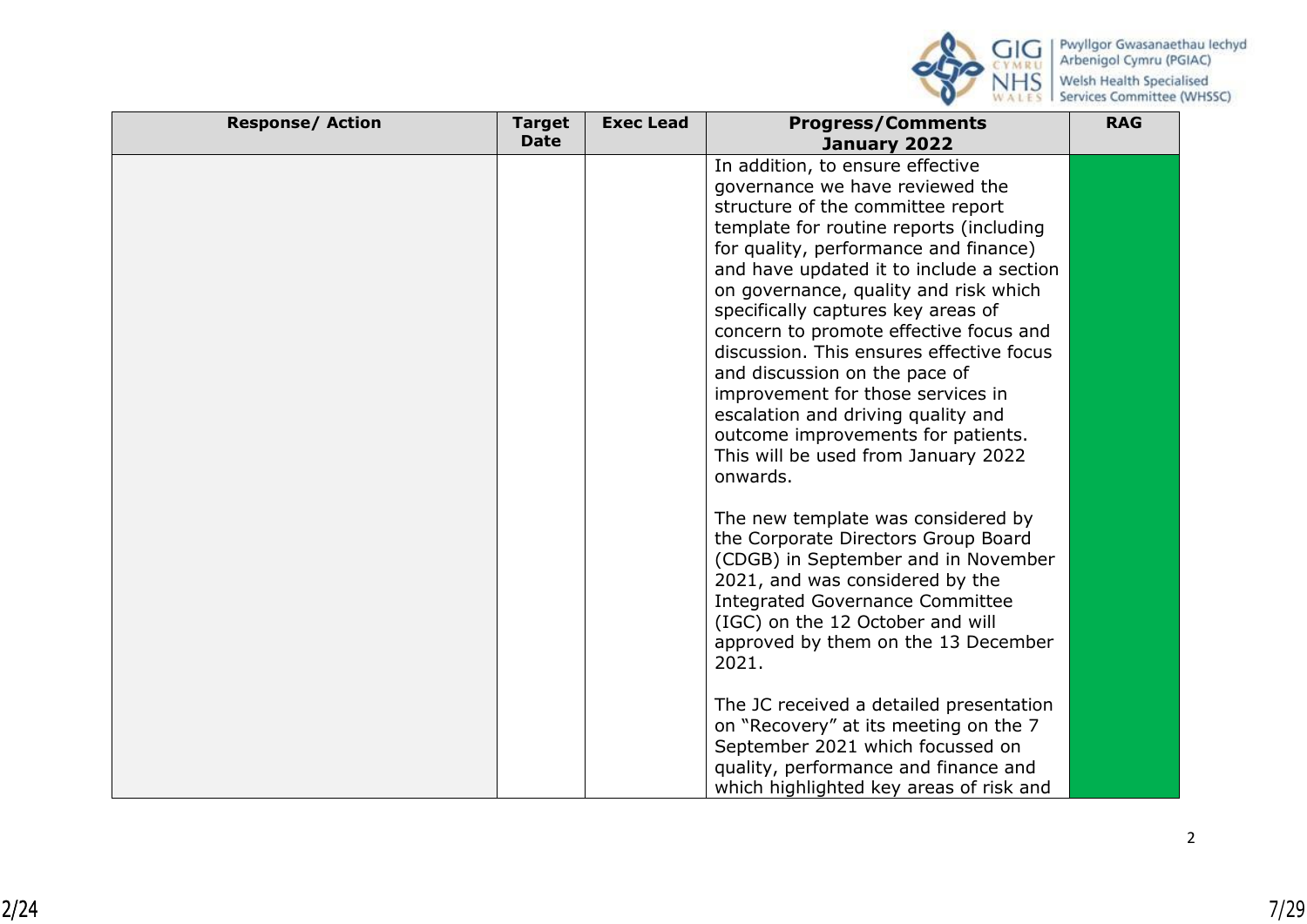

| <b>Response/ Action</b>                                                                                                                                                                                                                                                                                     | <b>Target</b><br><b>Date</b> | <b>Exec Lead</b>                                                                         | <b>Progress/Comments</b><br>January 2022                                                                                                                                                                                                                                                                                                                                                                                                                                                                                                                                                                                                                                                                                                                                                                                                                                                                                                                                                                      | <b>RAG</b> |
|-------------------------------------------------------------------------------------------------------------------------------------------------------------------------------------------------------------------------------------------------------------------------------------------------------------|------------------------------|------------------------------------------------------------------------------------------|---------------------------------------------------------------------------------------------------------------------------------------------------------------------------------------------------------------------------------------------------------------------------------------------------------------------------------------------------------------------------------------------------------------------------------------------------------------------------------------------------------------------------------------------------------------------------------------------------------------------------------------------------------------------------------------------------------------------------------------------------------------------------------------------------------------------------------------------------------------------------------------------------------------------------------------------------------------------------------------------------------------|------------|
|                                                                                                                                                                                                                                                                                                             |                              |                                                                                          | concern. The presentation was also<br>given to the Management Group (MG)<br>sub committee on the 23 September<br>2021 for assurance.                                                                                                                                                                                                                                                                                                                                                                                                                                                                                                                                                                                                                                                                                                                                                                                                                                                                          |            |
| b) We will develop a revised suite of<br>routine reports for JC that will include<br>elements of the activity reporting, that<br>we introduced during the pandemic,<br>and will take into account the quality<br>and outcome reporting that is currently<br>being developed by Welsh Government<br>$(WG)$ . | Mar<br>2022                  | Director of<br>Finance<br>Director of<br>Nursing &<br>Quality<br>Director of<br>Planning | As a consequence of the COVID-19<br>pandemic the routine reports on<br>activity, quality and financial<br>performance presented to each JC<br>were reset to include more explicit,<br>measurable intentions to measure<br>achievement against. This includes<br>detailed analysis of the position and<br>any key points to promote effective<br>focus and discussion.<br>Detailed activity performance reports<br>are prepared on a monthly basis and<br>provide qualitative information and<br>quantitive data to the JC and MG. The<br>reports detail delivery by provider and<br>specialty against historic performance<br>and waiting times. Prospectively<br>activity reports will also include<br>performance compared to provider<br>agreed recovery plans and waiting list<br>profiles. A presentation dashboard<br>format of the waiting times position has<br>been agreed and details variation from<br>agreed activity delivery, referral rates<br>and overall waiting lists whenever<br>possible. | Completed  |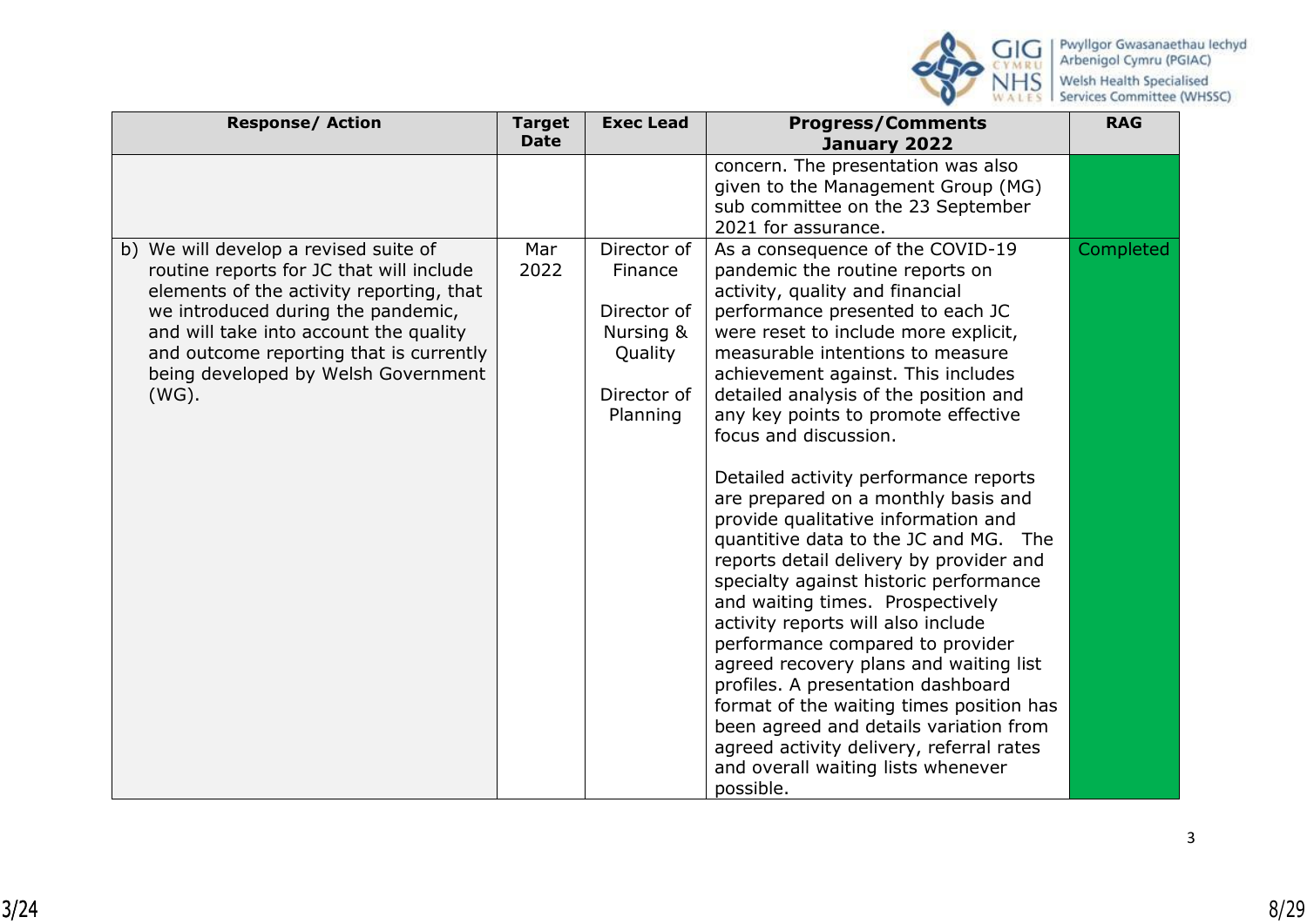

| <b>Response/ Action</b>                                                                                                                              | <b>Target</b><br><b>Date</b> | <b>Exec Lead</b>         | <b>Progress/Comments</b><br>January 2022                                                                                                                                                                                                                                                                                                                                               | <b>RAG</b> |
|------------------------------------------------------------------------------------------------------------------------------------------------------|------------------------------|--------------------------|----------------------------------------------------------------------------------------------------------------------------------------------------------------------------------------------------------------------------------------------------------------------------------------------------------------------------------------------------------------------------------------|------------|
|                                                                                                                                                      |                              |                          | The activity dashboard will evolve and<br>align to the quality and outcome<br>reporting that is currently being<br>developed by Welsh Government (WG).                                                                                                                                                                                                                                 |            |
|                                                                                                                                                      |                              |                          | The WHSSC Commissioning Assurance<br>Framework (CAF) was considered by<br>the JC in May 2021 and approved in<br>September 2021. Assurance against the<br>CAF is achieved through service<br>specifications, Service Level Agreement<br>(SLA) and performance monitoring<br>through the Quality and Patient Safety<br>Committee (QPS) and the Integrated<br>Governance Committee (IGC). |            |
| We will encourage members of the JC<br>$\mathsf{C}$<br>to engage in consideration and<br>discussion of key areas of concern that<br>are highlighted. | Sept<br>2021                 | Chair of<br><b>WHSSC</b> | The Joint Committee received a detailed<br>presentation on "Recovery" at its<br>meeting on the 7 September 2021<br>which focussed on quality, performance<br>and finance and which highlighted key<br>areas of risk and concern.<br>The Recovery presentation encouraged<br>wide-ranging discussion and it was                                                                         | Completed  |
|                                                                                                                                                      |                              |                          | agreed that structured highlight reports<br>will be presented to the JC from<br>November 2021 onwards.<br>Following on from the recovery<br>discussion WHSSC have requested<br>further detailed plans from providers as                                                                                                                                                                |            |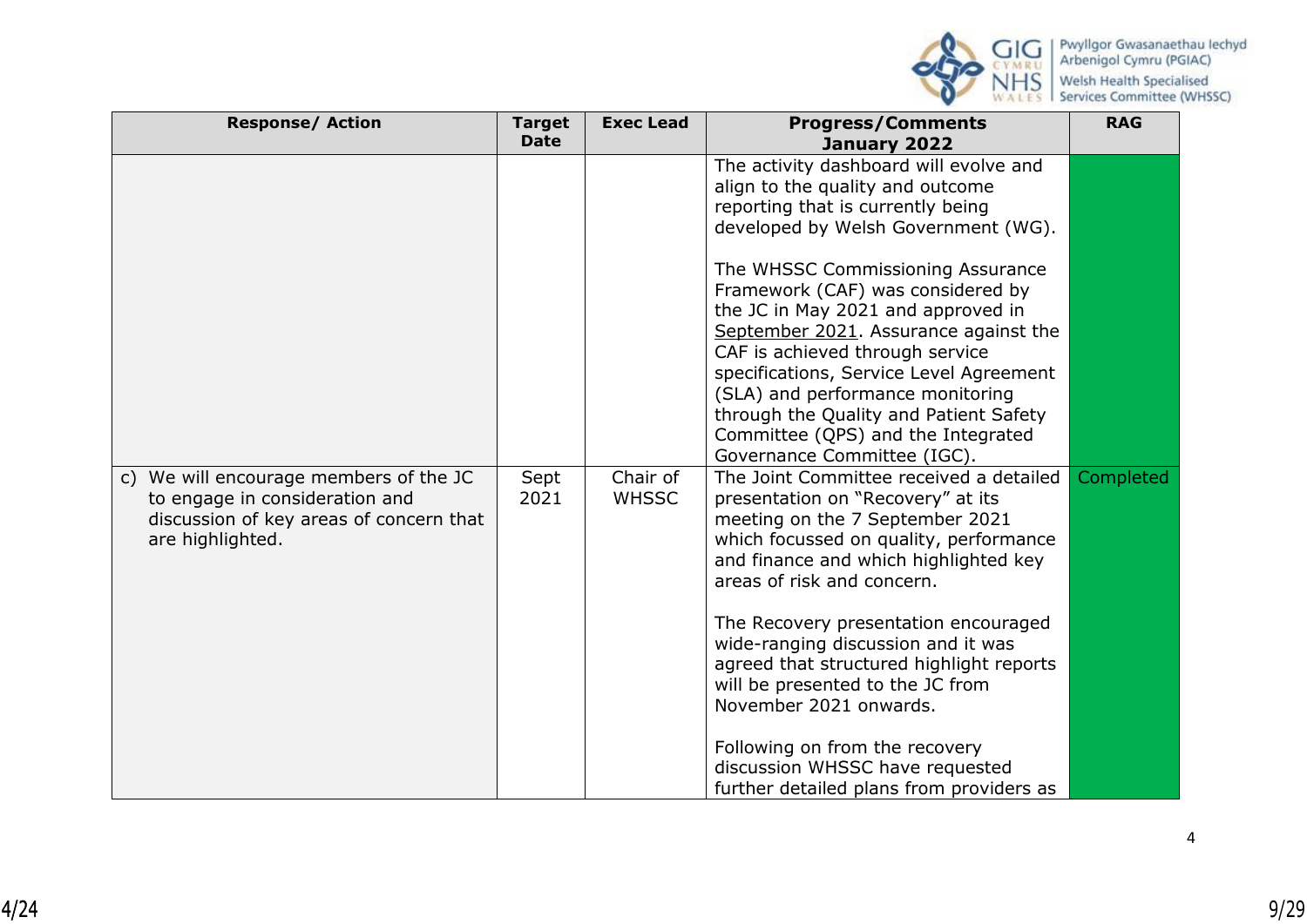

| <b>Response/ Action</b>                                                                                                                                                                                                                           | <b>Target</b>              | <b>Exec Lead</b>                             | <b>Progress/Comments</b>                                                                                                                                                                                                                                                                                                                                                                                                                                                                                                                                                                                                                                                                                                                                                                                                                                                                                                                                                     | <b>RAG</b> |
|---------------------------------------------------------------------------------------------------------------------------------------------------------------------------------------------------------------------------------------------------|----------------------------|----------------------------------------------|------------------------------------------------------------------------------------------------------------------------------------------------------------------------------------------------------------------------------------------------------------------------------------------------------------------------------------------------------------------------------------------------------------------------------------------------------------------------------------------------------------------------------------------------------------------------------------------------------------------------------------------------------------------------------------------------------------------------------------------------------------------------------------------------------------------------------------------------------------------------------------------------------------------------------------------------------------------------------|------------|
| d) We will include routinely at JC an<br>invitation for an oral report to be<br>delivered by, or on behalf of, the Chair<br>of the WHSSC Quality & Patient Safety<br>Committee (Q&PSC) based on the<br>written report from the Chair of<br>Q&PSC. | <b>Date</b><br>Sep<br>2021 | Chair of<br>WHSSC/<br>Committee<br>Secretary | January 2022<br>additional detail was required from HBs<br>in some areas.<br>As part of WHSSC's commitment to<br>improving the effectiveness and<br>efficiency of the Joint Committee and<br>WHSSC we have embarked on a<br>development programme, which<br>included the JC participating in an<br>equity workshop in May 2021, and<br>there are plans for further development<br>sessions to review the Integrated<br>Commissioning Plan (ICP) and to revisit<br>equity going forward.<br>Each JC meeting receives a Chairs<br>assurance report from each of the sub-<br>committees which provides an update<br>on the business discussions of each<br>sub-committee meeting. Each relevant<br>chair is asked to present the Chairs<br>report and to outline any salient points<br>during the JC meeting.<br>The Chair of WHSSC invites the Chair of<br>the Quality & Patient Safety Committee<br>(QPSC)/and or the Director of Nursing<br>and Quality as Executive lead to | Completed  |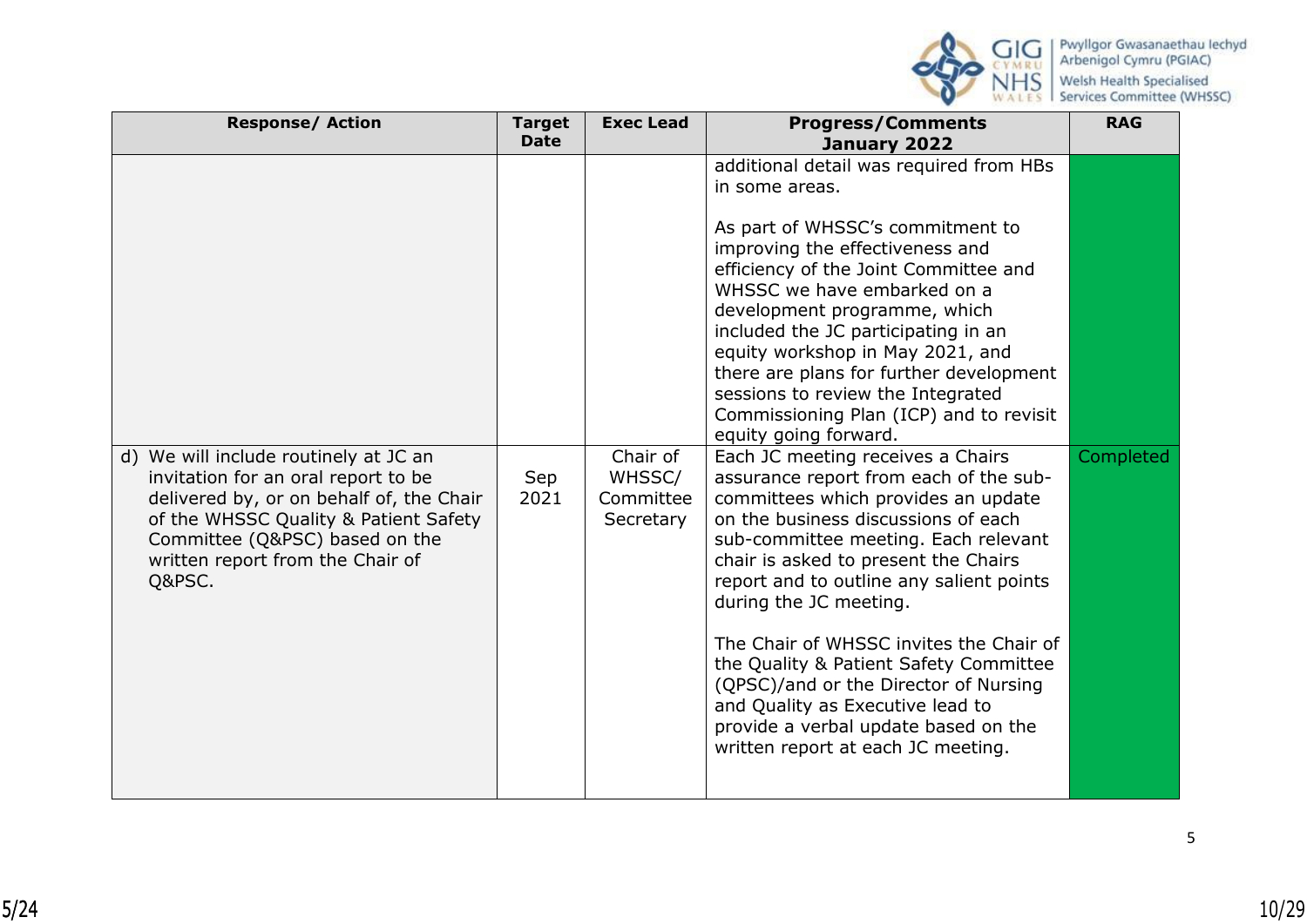

| <b>Response/ Action</b>                                                                                                                                                                                                                    | <b>Target</b><br><b>Date</b> | <b>Exec Lead</b> | <b>Progress/Comments</b>                                         | <b>RAG</b> |  |  |
|--------------------------------------------------------------------------------------------------------------------------------------------------------------------------------------------------------------------------------------------|------------------------------|------------------|------------------------------------------------------------------|------------|--|--|
|                                                                                                                                                                                                                                            |                              |                  | January 2022                                                     |            |  |  |
| <b>Programme Management</b>                                                                                                                                                                                                                |                              |                  |                                                                  |            |  |  |
| R2 Implement clear programme management arrangements for the introduction of new commissioned services. This                                                                                                                               |                              |                  |                                                                  |            |  |  |
| should include clear and explicit milestones which are set from concept through to completion (i.e. early in the<br>development through to post implementation benefits analysis). Progress reporting against those milestones should then |                              |                  |                                                                  |            |  |  |
|                                                                                                                                                                                                                                            |                              |                  |                                                                  |            |  |  |
| form part of reporting into the Joint Committee.                                                                                                                                                                                           |                              |                  |                                                                  |            |  |  |
| a) Building Programme Management                                                                                                                                                                                                           |                              |                  | We have built programme management                               | Completed  |  |  |
| competency/capacity                                                                                                                                                                                                                        |                              | Director of      | capacity and competency and                                      |            |  |  |
| A number of new staff have recently                                                                                                                                                                                                        |                              | Planning         | implemented programme management                                 |            |  |  |
| joined WHSSC in senior positions in                                                                                                                                                                                                        | Nov                          |                  | arrangements for the introduction of                             |            |  |  |
| the planning team who bring with                                                                                                                                                                                                           | 2021                         |                  | new commissioned services including:                             |            |  |  |
| them strong programme and project                                                                                                                                                                                                          |                              |                  | undertaking a recruitment<br>$\bullet$                           |            |  |  |
| management skills. There are 'lunch                                                                                                                                                                                                        |                              |                  | exercise to appoint 3 dedicated                                  |            |  |  |
| and learn' sessions planned to share                                                                                                                                                                                                       |                              |                  | Project Manager roles (2 generic                                 |            |  |  |
| this approach, and the use of common                                                                                                                                                                                                       |                              |                  | PM roles and one to specifically                                 |            |  |  |
| templates is embedding, it is<br>anticipated that this approach will grow                                                                                                                                                                  |                              |                  | support Traumatic Stress Wales<br>(TSW)), The posts work as part |            |  |  |
|                                                                                                                                                                                                                                            |                              |                  | of the PMO hosted within the                                     |            |  |  |
| programme management competency and<br>capacity within the organisation. The                                                                                                                                                               |                              |                  | planning directorate to share                                    |            |  |  |
| approach is already starting to embed in                                                                                                                                                                                                   |                              |                  | learning, skill and competencies,                                |            |  |  |
| the way the planning team operates, with                                                                                                                                                                                                   |                              |                  | as well as integrating a project                                 |            |  |  |
| programme management approaches                                                                                                                                                                                                            |                              |                  | management approach across                                       |            |  |  |
| already applied to the two strategic pieces                                                                                                                                                                                                |                              |                  | WHSSC,                                                           |            |  |  |
| committed to through the 2021 ICP                                                                                                                                                                                                          |                              |                  | the PM roles will review our                                     |            |  |  |
| (namely paediatrics and mental health)                                                                                                                                                                                                     |                              |                  | existing programme                                               |            |  |  |
| and to the management of the CIAG                                                                                                                                                                                                          |                              |                  | management methodology, and                                      |            |  |  |
| prioritisation process.                                                                                                                                                                                                                    |                              |                  | introduce new specific templates                                 |            |  |  |
| Common templates apply to highlight and                                                                                                                                                                                                    |                              |                  | for project initiation, project                                  |            |  |  |
| exception reporting, risk logs and                                                                                                                                                                                                         |                              |                  | highlight reports, risk                                          |            |  |  |
| timelines/milestones.                                                                                                                                                                                                                      |                              |                  | assessments and project closure                                  |            |  |  |
|                                                                                                                                                                                                                                            |                              |                  | reports,                                                         |            |  |  |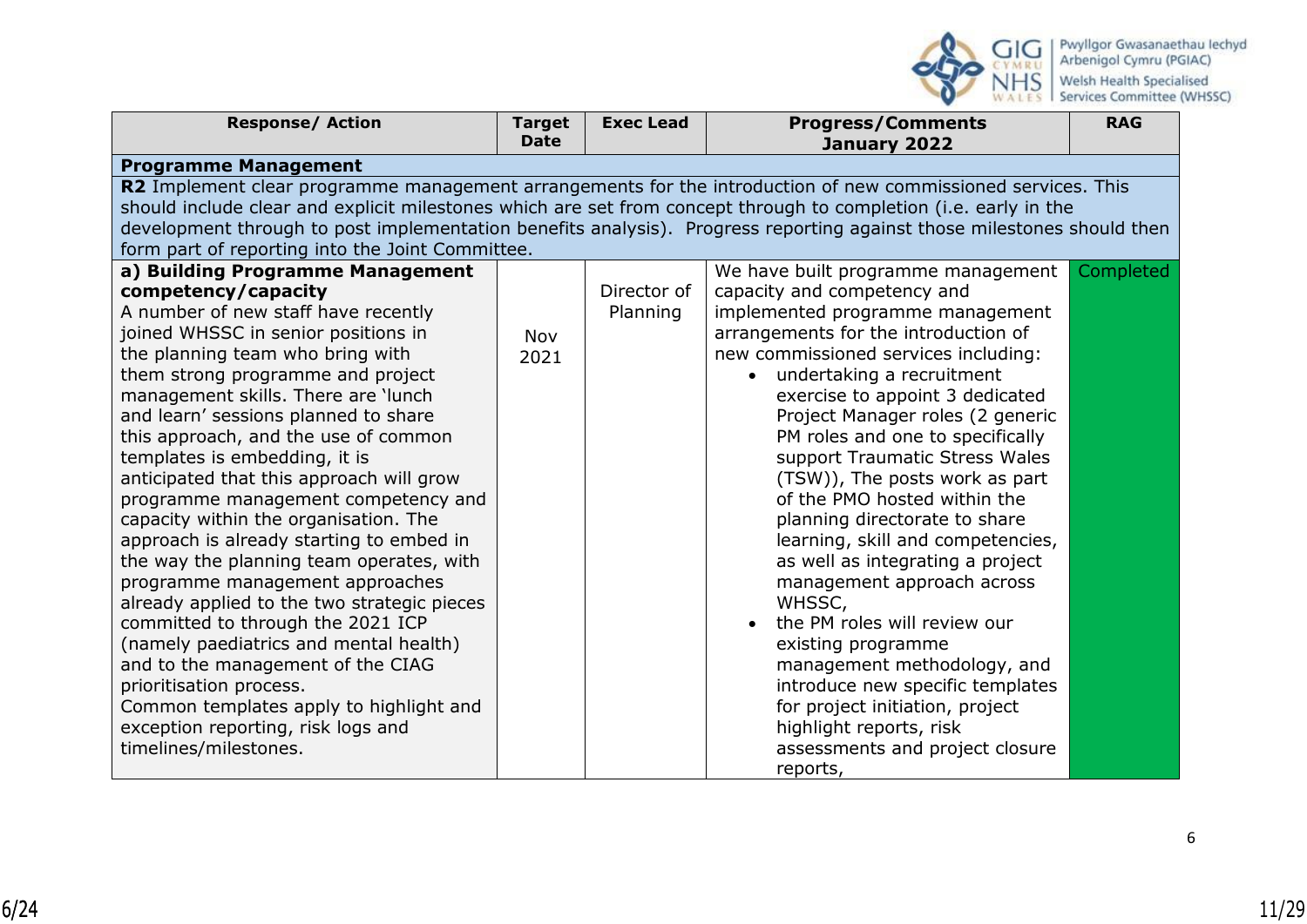

| <b>Response/ Action</b>                                                                                                                                                                                                                                                                                                                                                                                                                                                                                                                                   | <b>Target</b>              | <b>Exec Lead</b>        | <b>Progress/Comments</b>                                                                                                                                                                                                                                                                                                                                                                                                                                                                                                                                                                                                                                                                                                                                                                                                                                                                                                                                                                | <b>RAG</b> |
|-----------------------------------------------------------------------------------------------------------------------------------------------------------------------------------------------------------------------------------------------------------------------------------------------------------------------------------------------------------------------------------------------------------------------------------------------------------------------------------------------------------------------------------------------------------|----------------------------|-------------------------|-----------------------------------------------------------------------------------------------------------------------------------------------------------------------------------------------------------------------------------------------------------------------------------------------------------------------------------------------------------------------------------------------------------------------------------------------------------------------------------------------------------------------------------------------------------------------------------------------------------------------------------------------------------------------------------------------------------------------------------------------------------------------------------------------------------------------------------------------------------------------------------------------------------------------------------------------------------------------------------------|------------|
| b) Programme management on<br><b>WHSSC commissioned services.</b><br>Programme arrangements have<br>previously been used for strategic<br>service reviews and the development<br>of the PET (positron Emission Therapy)<br>business case. We will further develop this<br>approach as outlined above, i.e. through a<br>common approach to programme<br>management across the organisation and<br>to and the use of common templates.<br>These will become the basis of reporting<br>through programme structures and as<br>necessary to Joint Committee. | <b>Date</b><br>Nov<br>2021 | Director of<br>Planning | January 2022<br>develop a project management<br>$\bullet$<br>training package,<br>provide project highlight<br>updates to JC.<br>Programme Management arrangements<br>are now in place for all new<br>programmes of strategic work (e.g.<br>Paediatrics and Mental Health).<br>We have built programme management<br>capacity and competency and<br>implemented programme management<br>arrangements for the introduction of<br>new commissioned services including:<br>the programme management<br>$\bullet$<br>arrangements for the All Wales<br>Positron Emission Tomography<br>(PET) Programme demonstrate<br>how WHSSC has developed and<br>strengthened its approach to<br>programme management and<br>the Programme Business Case<br>(PBC) for the project was<br>approved by HBs and endorsed<br>by Welsh Government (WG)<br>Ministers on the 25 August<br>2021. The All Wales PET<br>Programme Board will utilise its<br>governance structure and<br>reporting arrangements to | Completed  |
|                                                                                                                                                                                                                                                                                                                                                                                                                                                                                                                                                           |                            |                         | provide ongoing assurance on                                                                                                                                                                                                                                                                                                                                                                                                                                                                                                                                                                                                                                                                                                                                                                                                                                                                                                                                                            |            |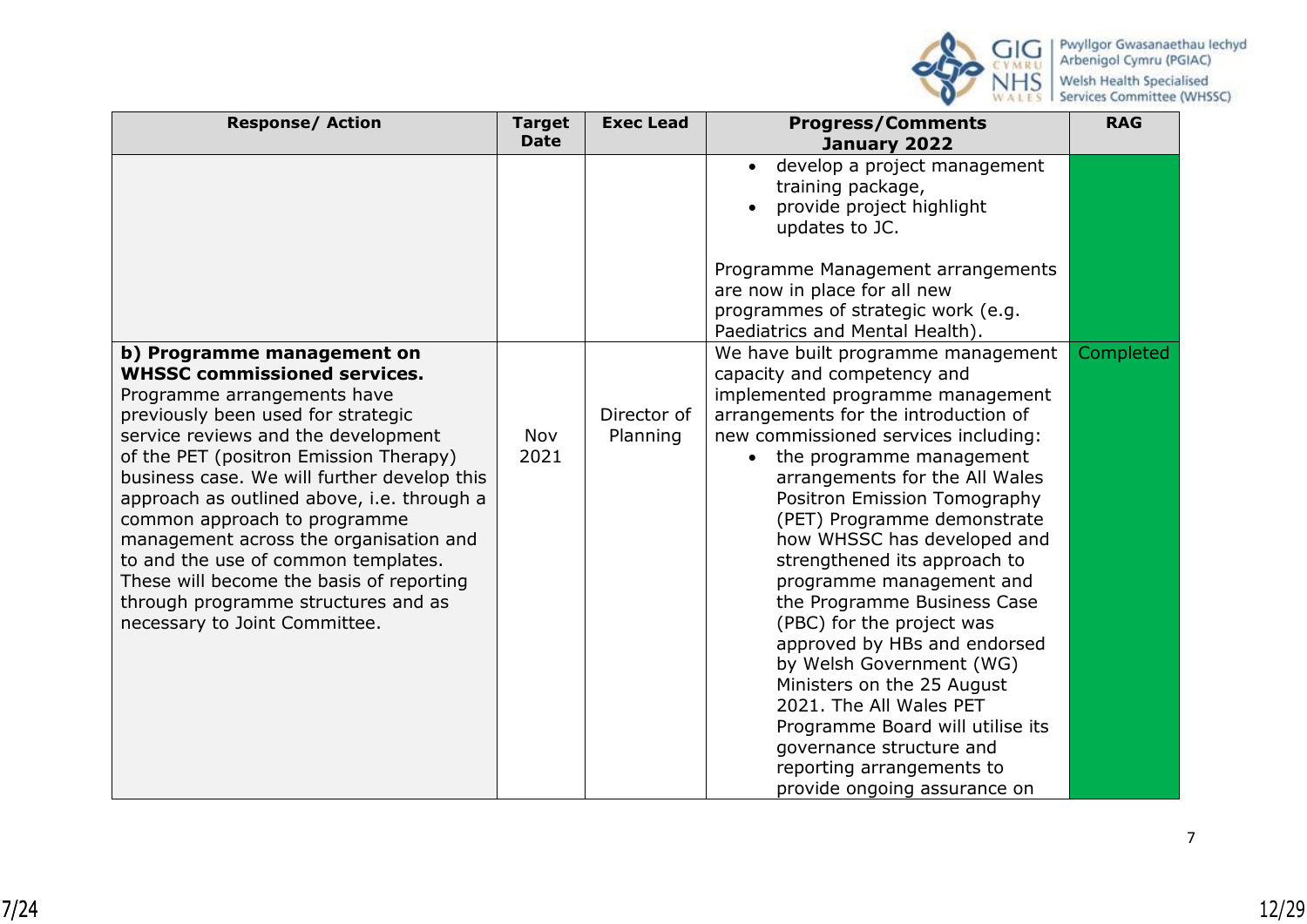

| <b>Response/ Action</b> | <b>Target</b><br><b>Date</b> | <b>Exec Lead</b> | <b>Progress/Comments</b><br>January 2022                                                                                                                                                                                                                                                                                                                                                                                                                                                                                                                                                                                                                                                         | <b>RAG</b> |
|-------------------------|------------------------------|------------------|--------------------------------------------------------------------------------------------------------------------------------------------------------------------------------------------------------------------------------------------------------------------------------------------------------------------------------------------------------------------------------------------------------------------------------------------------------------------------------------------------------------------------------------------------------------------------------------------------------------------------------------------------------------------------------------------------|------------|
|                         |                              |                  | progress and it is proposed that<br>it reports into the JC going<br>forward,<br>we have appointed 3 dedicated<br>Project Manager roles. The posts<br>work as part of the PMO hosted<br>within the planning Directorate<br>to share learning, skill and<br>competencies, as well as<br>integrating a project<br>management approach across<br>WHSSC,<br>the PM roles will review our<br>existing programme<br>management methodology, and<br>introducing specific templates<br>for project initiation, project<br>highlight reports, risk<br>assessments and project closure<br>reports,<br>developing a project<br>management training package,<br>providing project highlight<br>updates to JC. |            |
|                         |                              |                  | With increased project and programme<br>management capacity and competency,<br>this structured approach will be<br>adopted consistently for all future<br>major projects.                                                                                                                                                                                                                                                                                                                                                                                                                                                                                                                        |            |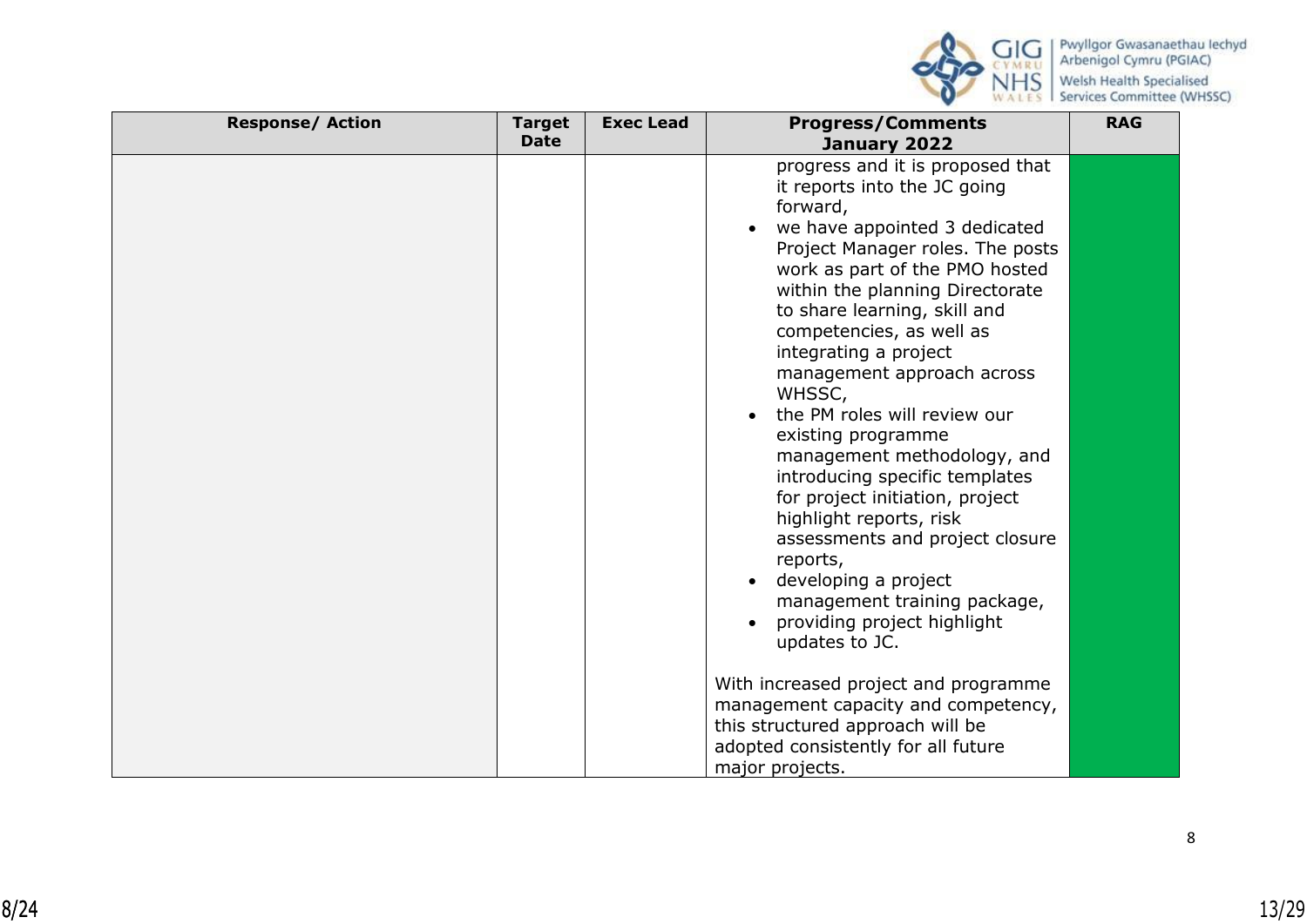

| <b>Response/ Action</b>                                                                                                                                                                                                                                                                                                                                                                                                                                         | <b>Target</b><br><b>Date</b> | <b>Exec Lead</b>        | <b>Progress/Comments</b><br>January 2022                                                                                                                                                                                                                                                                                                                                                                                                                                                                                                                                                                                                                                                                                      | <b>RAG</b> |
|-----------------------------------------------------------------------------------------------------------------------------------------------------------------------------------------------------------------------------------------------------------------------------------------------------------------------------------------------------------------------------------------------------------------------------------------------------------------|------------------------------|-------------------------|-------------------------------------------------------------------------------------------------------------------------------------------------------------------------------------------------------------------------------------------------------------------------------------------------------------------------------------------------------------------------------------------------------------------------------------------------------------------------------------------------------------------------------------------------------------------------------------------------------------------------------------------------------------------------------------------------------------------------------|------------|
| c) HB Commissioned Services - when<br>services are not the sole responsibility of<br>WHSSC, and where the senior responsible<br>officer is outside of WHSSC, we will<br>contribute to the programme<br>arrangements, offering clarity about the<br>role of WHSSC and the scope of the<br>responsibilities it has within the<br>programme. We will seek to deliver<br>against any key milestones set, and<br>report progress, risk and exception<br>accordingly. | Oct<br>2021                  | Director of<br>Planning | We have built programme management<br>capacity and competency and<br>implemented programme management<br>arrangements for the introduction of<br>projects for new commissioned<br>services. Each project has its own<br>specific terms of reference outlining the<br>purpose and scope of the project, and<br>including the membership and roles and<br>responsibilities.<br>Where services are not the sole<br>responsibility of WHSSC we ensure that<br>the membership includes<br>representatives from Health Boards<br>(HBs), professional groups etc and that<br>the project plan includes measurable<br>milestones with regular reports on<br>progress being presented to the<br>reporting sponsor, for example the JC. | Completed  |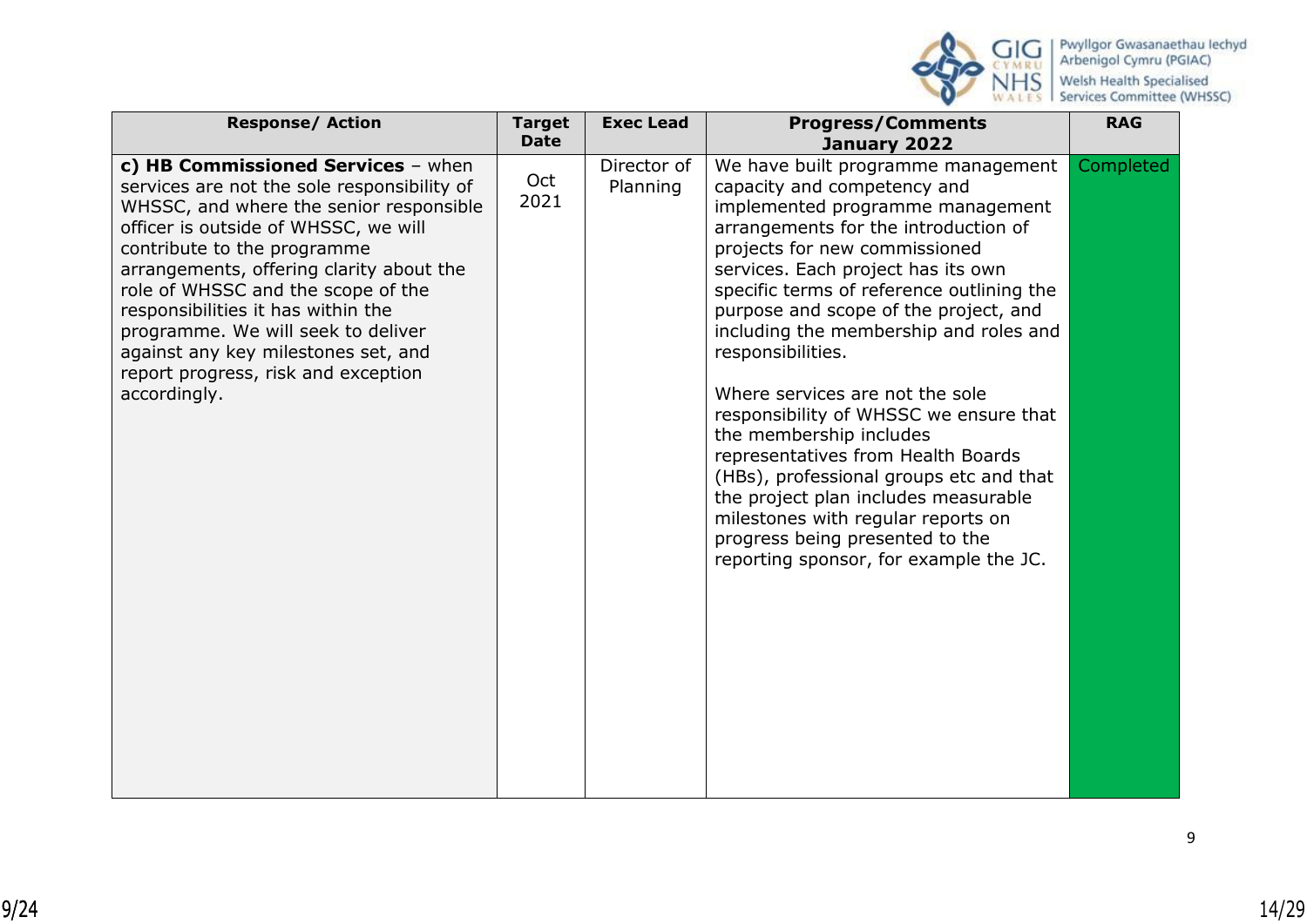

| <b>Response/ Action</b>                                                                                          | <b>Target</b> | <b>Exec Lead</b> |      | <b>Progress/Comments</b>        | <b>RAG</b> |
|------------------------------------------------------------------------------------------------------------------|---------------|------------------|------|---------------------------------|------------|
|                                                                                                                  | <b>Date</b>   |                  |      | January 2022                    |            |
| <b>Recovery Planning</b>                                                                                         |               |                  |      |                                 |            |
| R3 In the short to medium term, the impact of COVID-19 presents a number of challenges. WHSSC should undertake a |               |                  |      |                                 |            |
| review and report analysis on:                                                                                   |               |                  |      |                                 |            |
| a. the backlog of waits for specialised services, how these will be managed whilst reducing patient harm.        |               |                  |      |                                 |            |
| b. potential impact and cost of managing hidden demand. That being patients that did not present to primary or   |               |                  |      |                                 |            |
| secondary care during the pandemic, with conditions potentially worsening.                                       |               |                  |      |                                 |            |
| c. the financial consequences of services that were commissioned and under-delivered as a result of COVID-19,    |               |                  |      |                                 |            |
| including the under-delivery of services commissioned from England. This should be used to inform contract       |               |                  |      |                                 |            |
| negotiation.                                                                                                     |               |                  |      |                                 |            |
| a) Managing backlog of waits whilst                                                                              |               | Director of      | i.   | Real time monthly monitoring    | Completed  |
| reducing harm                                                                                                    | Sep           | Finance          |      | and reporting of waiting times  |            |
| i. Introduction of real-time monitoring                                                                          | 2021          |                  |      | are presented to the MG on a    |            |
| and reporting of waiting times to                                                                                |               | Director of      |      | monthly basis and to each JC    |            |
| Management Group and Joint Committee                                                                             |               | Nursing &        |      | meeting through regular         |            |
| ii. Review of recovery plans with                                                                                |               | Quality          |      | performance reports, which      |            |
| Welsh provider Health Boards,                                                                                    | Jul           |                  |      | include trend analysis and      |            |
| iii. Regular Reset and Recovery meetings                                                                         | 2021          | Director of      |      | information on comparisons to   |            |
| with services to monitor performance                                                                             |               | Planning         |      | support effective performance   |            |
| against plans. Significant variance from                                                                         | From          |                  |      | management,                     |            |
| plans will be managed through the                                                                                | Apr           |                  | ii.  | WHSSC have discussed recovery   |            |
| <b>WHSSC escalation process</b>                                                                                  | 2021          |                  |      | plans with Welsh providers      |            |
| iv. Introduction of the WHSSC                                                                                    |               |                  |      | through Service Level Agreement |            |
| <b>Commissioner Assurance Framework</b>                                                                          |               |                  |      | (SLA) meetings and received     |            |
| (CAF),                                                                                                           |               |                  |      | recovery positions from each of |            |
| v. Workshop with Joint Committee                                                                                 | In Place      |                  |      | the welsh providers of tertiary |            |
| members on how to deliver 'equity' in                                                                            |               |                  |      | services. There was an initial  |            |
| specialised services. Report shared with                                                                         |               |                  |      | delay in receiving the recovery |            |
| HBs and WG.                                                                                                      |               |                  |      | plans, and some detail is still |            |
|                                                                                                                  |               |                  |      | awaited,                        |            |
|                                                                                                                  |               |                  | iii. | WHSSC hold regular Reset and    |            |
|                                                                                                                  |               |                  |      | Recovery meetings with services |            |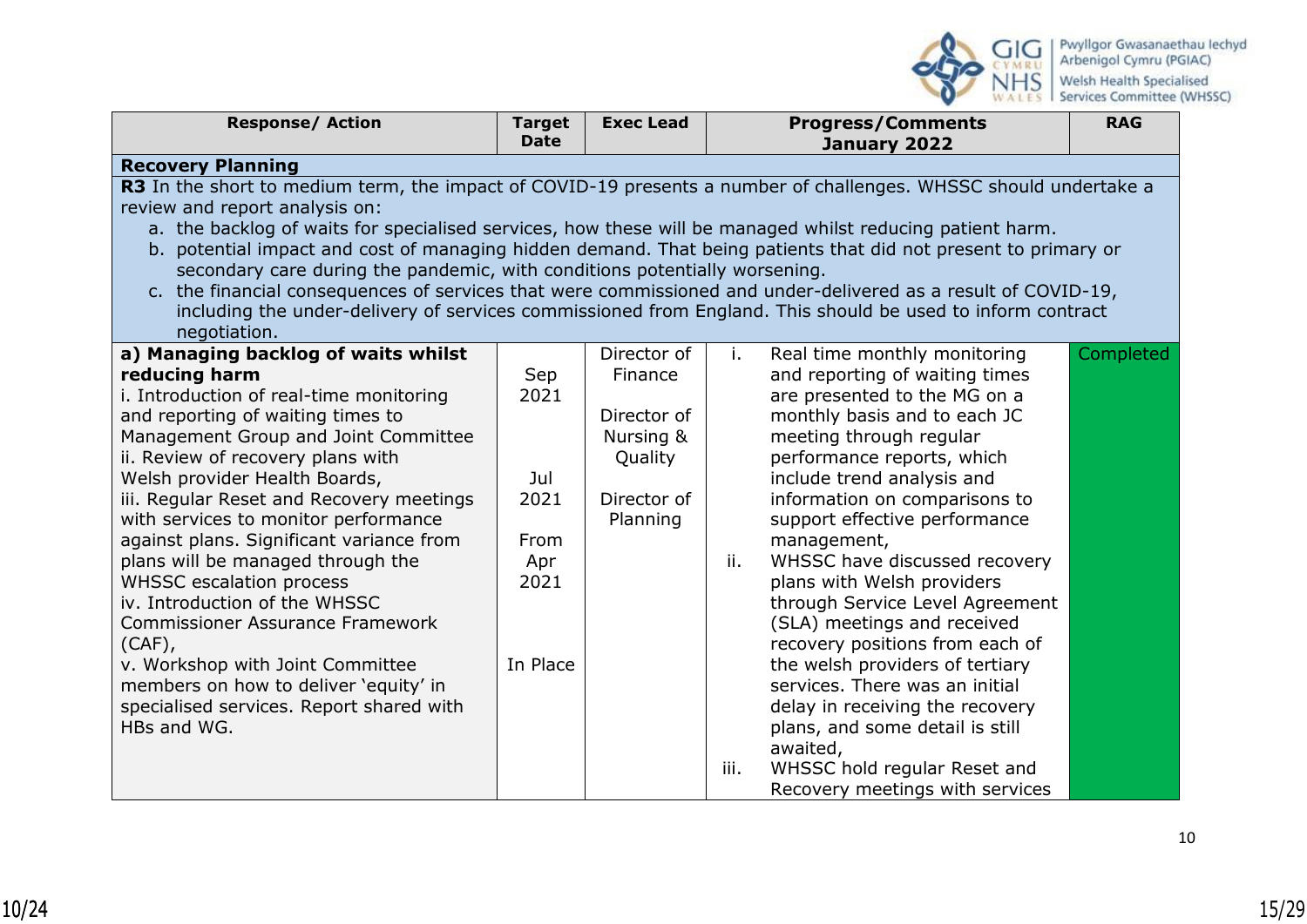

| <b>Response/ Action</b> | <b>Target</b> | <b>Exec Lead</b> | <b>Progress/Comments</b>                | <b>RAG</b> |
|-------------------------|---------------|------------------|-----------------------------------------|------------|
|                         | <b>Date</b>   |                  | January 2022                            |            |
|                         |               |                  | to monitor performance against          |            |
|                         |               |                  | plans. A joint Executive to             |            |
|                         |               |                  | Executive meeting has been              |            |
|                         |               |                  | agreed between WHSSC, CVUHB,            |            |
|                         |               |                  | SBUHB and BCUHB, in order to            |            |
|                         |               |                  | discuss the welsh position across       |            |
|                         |               |                  | the plans and where necessary           |            |
|                         |               |                  | identify alternate pathways or          |            |
|                         |               |                  | welsh patients. Any Significant         |            |
|                         |               |                  | variance from plans will be             |            |
|                         |               |                  | managed through the WHSSC               |            |
|                         |               |                  | escalation process, discussed           |            |
|                         |               |                  | with the relevant provider and          |            |
|                         |               |                  | reported to the QPS Committee           |            |
|                         |               |                  | and the JC,                             |            |
|                         |               |                  | The final Commissioning<br>iv.          |            |
|                         |               |                  | Assurance Framework (CAF) was           |            |
|                         |               |                  | formally approved by the JC on          |            |
|                         |               |                  | the 7 September 2021 and is             |            |
|                         |               |                  | supported by a Performance              |            |
|                         |               |                  | Assurance Framework, Risk               |            |
|                         |               |                  | Management Strategy, Escalation         |            |
|                         |               |                  | Process and a Patient                   |            |
|                         |               |                  | Engagement & Experience                 |            |
|                         |               |                  | Framework,                              |            |
|                         |               |                  | Following on from a discussion at<br>V. |            |
|                         |               |                  | JC in February 2021, as part of         |            |
|                         |               |                  | WHSSC's commitment to                   |            |
|                         |               |                  | improving the effectiveness and         |            |
|                         |               |                  | efficiency of the Joint Committee       |            |
|                         |               |                  | and WHSSC we have embarked              |            |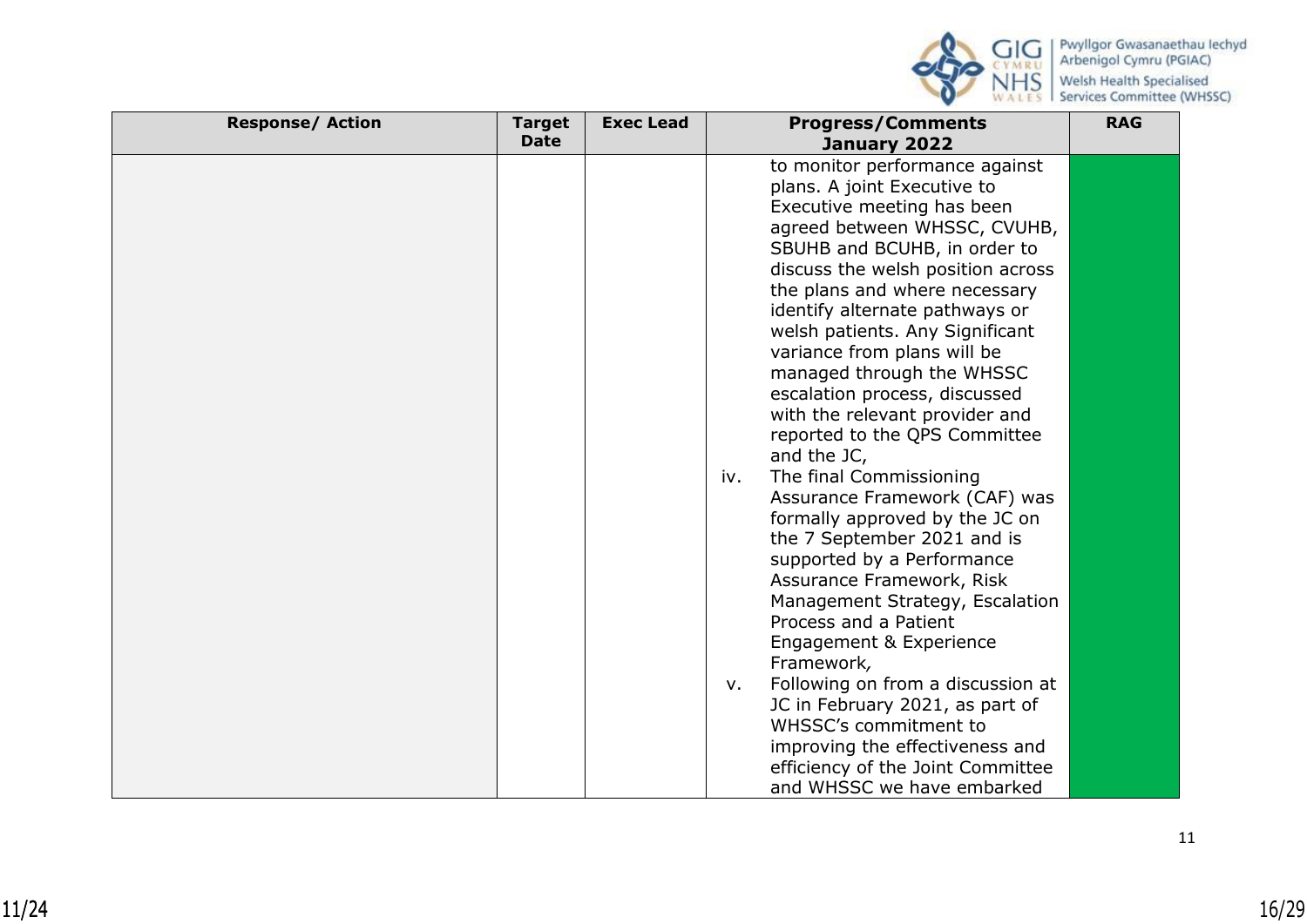

| <b>Response/ Action</b>                                                                                                                                                                                                                                                                                                                                                                                                                                | <b>Target</b><br><b>Date</b>                                 | <b>Exec Lead</b>                                                                                                | <b>Progress/Comments</b><br>January 2022                                                                                                                                                                                                                                                                                                                                                                                                                                                                                                                                                                                                                                  | <b>RAG</b>                           |
|--------------------------------------------------------------------------------------------------------------------------------------------------------------------------------------------------------------------------------------------------------------------------------------------------------------------------------------------------------------------------------------------------------------------------------------------------------|--------------------------------------------------------------|-----------------------------------------------------------------------------------------------------------------|---------------------------------------------------------------------------------------------------------------------------------------------------------------------------------------------------------------------------------------------------------------------------------------------------------------------------------------------------------------------------------------------------------------------------------------------------------------------------------------------------------------------------------------------------------------------------------------------------------------------------------------------------------------------------|--------------------------------------|
|                                                                                                                                                                                                                                                                                                                                                                                                                                                        |                                                              |                                                                                                                 | on a development programme,<br>which included the JC<br>participating in an equity<br>workshop in May 2021. The<br>findings of the workshop were<br>shared with HBs and Welsh<br>Government.                                                                                                                                                                                                                                                                                                                                                                                                                                                                              |                                      |
| b) Potential impact and cost of<br>managing hidden demand.<br>i. Introduction of demand monitoring<br>compared to historical levels for high<br>volume specialties, findings to be reported<br>to the WG Planned Care Board and HBs to<br>inform non- WHSSC commissioned<br>pathway development.<br>ii. Appointment of an Associate<br>Medical Director for Public Health to<br>work with Health Board Directors of<br>Public Health to assess impact. | In place<br>Q <sub>3</sub> /Q <sub>4</sub><br>$2021 -$<br>22 | Director of<br>Finance<br>Director of<br>Nursing &<br>Quality<br>Director of<br>Planning<br>Medical<br>Director | i.<br>The introduction of demand<br>monitoring comparing historical<br>levels for high volume specialities<br>is routinely undertaken and the<br>findings are reported to the WG<br>Planned Care Board and HBs to<br>inform non- WHSSC<br>commissioned pathway<br>Development. Demand<br>monitoring continuously features<br>as part of the ICP process, board<br>presentations to HBs and through<br>strategic reviews highlighting<br>variations in access using data<br>systems,<br>ii.<br>Despite proactive efforts WHSSC<br>have not been able to appoint an<br><b>Associate Medical Director for</b><br>Public Health and alternative<br>models are being explored. | <b>Partially</b><br><b>Completed</b> |
| c)Financial consequences of services<br>that were commissioned and under-<br>delivered as a result of<br>COVID-19                                                                                                                                                                                                                                                                                                                                      | In Place                                                     | Director of<br>Finance                                                                                          | Information pertaining to the financial<br>consequences of services that were<br>commissioned and under delivered as a<br>consequence of COVID-19 are                                                                                                                                                                                                                                                                                                                                                                                                                                                                                                                     | Completed                            |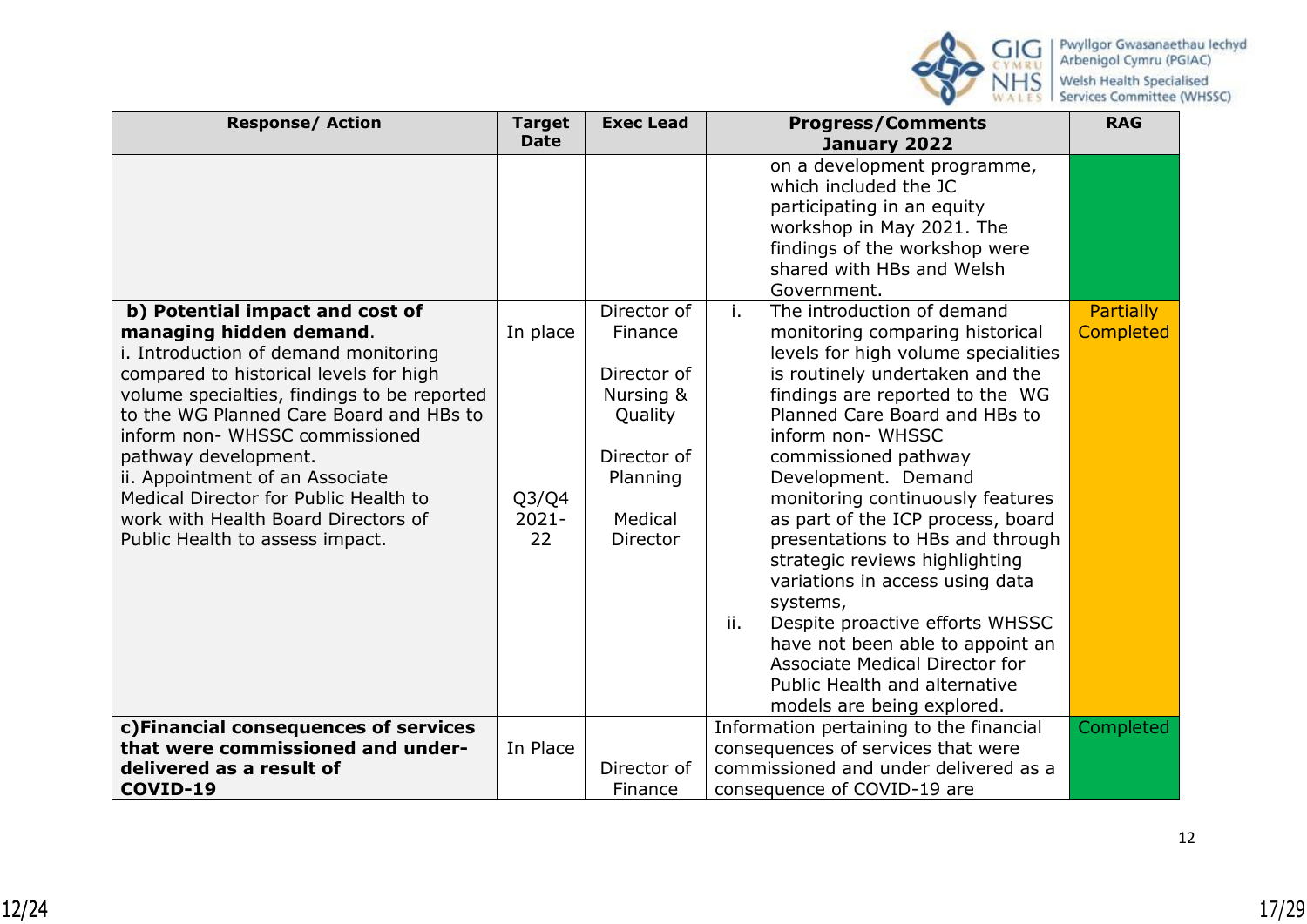

| <b>Response/ Action</b>                                                                                                                                                                                                                                                                                                                                                                                                                                                                                                                                                                                                                                   | <b>Target</b><br><b>Date</b> | <b>Exec Lead</b>                                                                         | <b>Progress/Comments</b><br>January 2022                                                                                                                                                                                                                                                                                                                                                                                                                                                       | <b>RAG</b> |
|-----------------------------------------------------------------------------------------------------------------------------------------------------------------------------------------------------------------------------------------------------------------------------------------------------------------------------------------------------------------------------------------------------------------------------------------------------------------------------------------------------------------------------------------------------------------------------------------------------------------------------------------------------------|------------------------------|------------------------------------------------------------------------------------------|------------------------------------------------------------------------------------------------------------------------------------------------------------------------------------------------------------------------------------------------------------------------------------------------------------------------------------------------------------------------------------------------------------------------------------------------------------------------------------------------|------------|
| i. This information is already captured<br>through our contract monitoring process<br>and compared against the national block<br>contract framework implemented to<br>maintain income stability through COVID-<br>19. This will inform future planned<br>baselines and contract negotiation, where<br>the negotiation is within our control.<br>WHSSC is working with contracted<br>providers across Wales and England to<br>establish their specialised recovery<br>trajectories and where appropriate will<br>secure recovery funding from WG to direct<br>to providers for recovery performance if<br>above established contracted baseline<br>levels. |                              |                                                                                          | monitored through block contracts<br>which remain in place during 2021-22<br>with the position reviewed for 2022-23.<br>The planned position for 2022-23 will<br>be return to cost and volume<br>contracting to ensure full incentives to<br>deliver commissioned volumes. WHSSC<br>are fully participating in the English<br>recovery incentive process with<br>additional funding secured from Welsh<br>Government.                                                                          |            |
| d) Reporting Analysis<br>We will review and analyse the<br>business intelligence gathered from the<br>actions outlined in points a, b and c above<br>and use the real-time and historical data<br>to inform our decision making on<br>managing existing, and developing new<br>specialised commissioned services. We<br>will report our analysis and outcomes to<br>the Joint Committee, Welsh Government<br>and the Management Group as<br>appropriate.                                                                                                                                                                                                  | Sept<br>2021                 | Director of<br>Finance<br>Director of<br>Nursing &<br>Quality<br>Director of<br>Planning | We have reviewed and analysed the<br>business intelligence gathered from<br>real-time monitoring and reporting<br>of waiting times, demand<br>monitoring compared to historical<br>levels for high volume specialties<br>and contract monitoring and<br>developed a full information<br>reporting system which provides<br>monthly updates on delivery against<br>historic activity levels, delivery<br>against recovery plans, referral<br>levels against plan and waiting list<br>positions. | Completed  |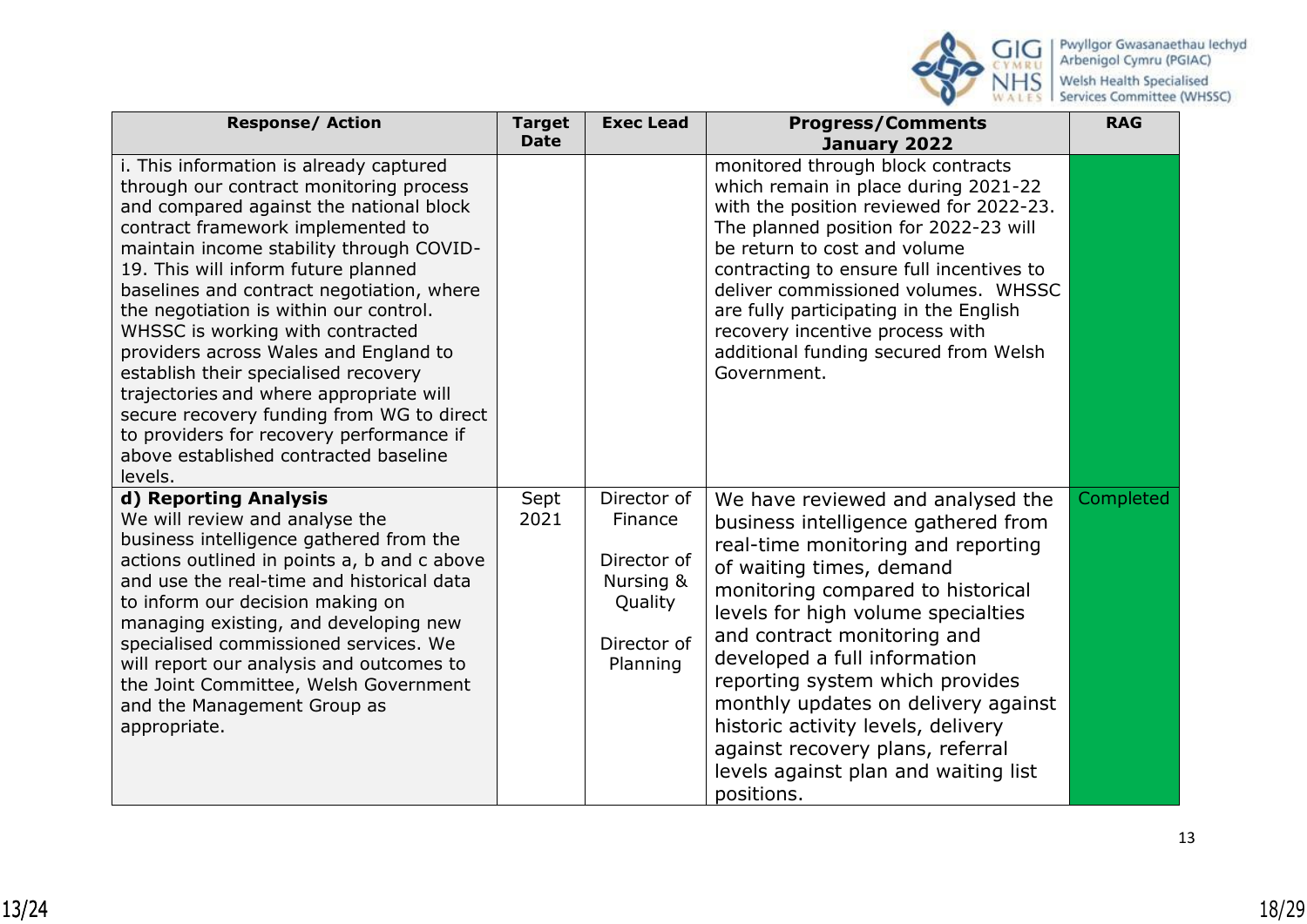

| <b>Response/ Action</b>                                                                                            | <b>Target</b><br><b>Date</b> | <b>Exec Lead</b> | <b>Progress/Comments</b><br>January 2022                                                                           | <b>RAG</b>       |
|--------------------------------------------------------------------------------------------------------------------|------------------------------|------------------|--------------------------------------------------------------------------------------------------------------------|------------------|
|                                                                                                                    |                              |                  | We report our analysis and                                                                                         |                  |
|                                                                                                                    |                              |                  | outcomes to the JC, Welsh                                                                                          |                  |
|                                                                                                                    |                              |                  | Government and the MG as                                                                                           |                  |
|                                                                                                                    |                              |                  | appropriate.                                                                                                       |                  |
| <b>Specialised Services Strategy</b>                                                                               |                              |                  |                                                                                                                    |                  |
| R4 The current specialised services strategy was approved in 2012. WHSSC should develop and approve a new strategy |                              |                  |                                                                                                                    |                  |
| during 2021. This should:                                                                                          |                              |                  |                                                                                                                    |                  |
|                                                                                                                    |                              |                  | a. embrace new therapeutic and technological innovations, drive value, consider best practice commissioning models |                  |
|                                                                                                                    |                              |                  | in place elsewhere, and drive a short, medium, and long-term approach for post pandemic recovery.                  |                  |
|                                                                                                                    |                              |                  | b. be informed by a review of the extent of the wider services already commissioned by WHSSC, by developing a      |                  |
|                                                                                                                    |                              |                  | value-based service assessment to better inform commissioning intent and options for driving value and where       |                  |
| necessary decommissioning.                                                                                         |                              |                  |                                                                                                                    |                  |
| The review should assess services:<br>which do not demonstrate clinical efficacy or patient                        |                              |                  |                                                                                                                    |                  |
| outcome (stop);                                                                                                    |                              |                  |                                                                                                                    |                  |
| which should no longer be considered specialised                                                                   |                              |                  |                                                                                                                    |                  |
| and therefore could transfer to become core services of health boards (transfer);                                  |                              |                  |                                                                                                                    |                  |
| where alternative interventions provide better<br>$\bullet$                                                        |                              |                  |                                                                                                                    |                  |
| outcome for the investment (change);                                                                               |                              |                  |                                                                                                                    |                  |
| currently commissioned, which should continue.                                                                     |                              |                  |                                                                                                                    |                  |
| a. Embrace New Innovations                                                                                         |                              | Managing         | i. The dual processes of horizon                                                                                   | <b>Partially</b> |
| i. We will continue to utilise our well-                                                                           |                              | Director         | scanning and prioritisation is firmly                                                                              | <b>Completed</b> |
| established horizon scanning process to                                                                            | Jul                          |                  | embedded in WHSSC's                                                                                                |                  |
| identify new therapeutic and technological                                                                         | 2021                         | Director of      | commissioning practice and has                                                                                     |                  |
| innovations, drive value and benchmark                                                                             |                              | Finance          | been applied successfully since                                                                                    |                  |
| services against other commissioning                                                                               |                              |                  | 2016. The process helps ensure the                                                                                 |                  |
| models to support, short, medium, and                                                                              |                              | Director of      | NHS in Wales effectively                                                                                           |                  |
| long-term approach for post pandemic                                                                               |                              | Nursing &        | commissions' new and innovative<br>treatments that are both clinically                                             |                  |
| recovery,<br>ii. We will continue to develop our                                                                   |                              | Quality          | and cost effective, and are made                                                                                   |                  |
| relationship with NICE, AWMSG and                                                                                  | Q <sub>3</sub>               |                  | available in a timely manner.                                                                                      |                  |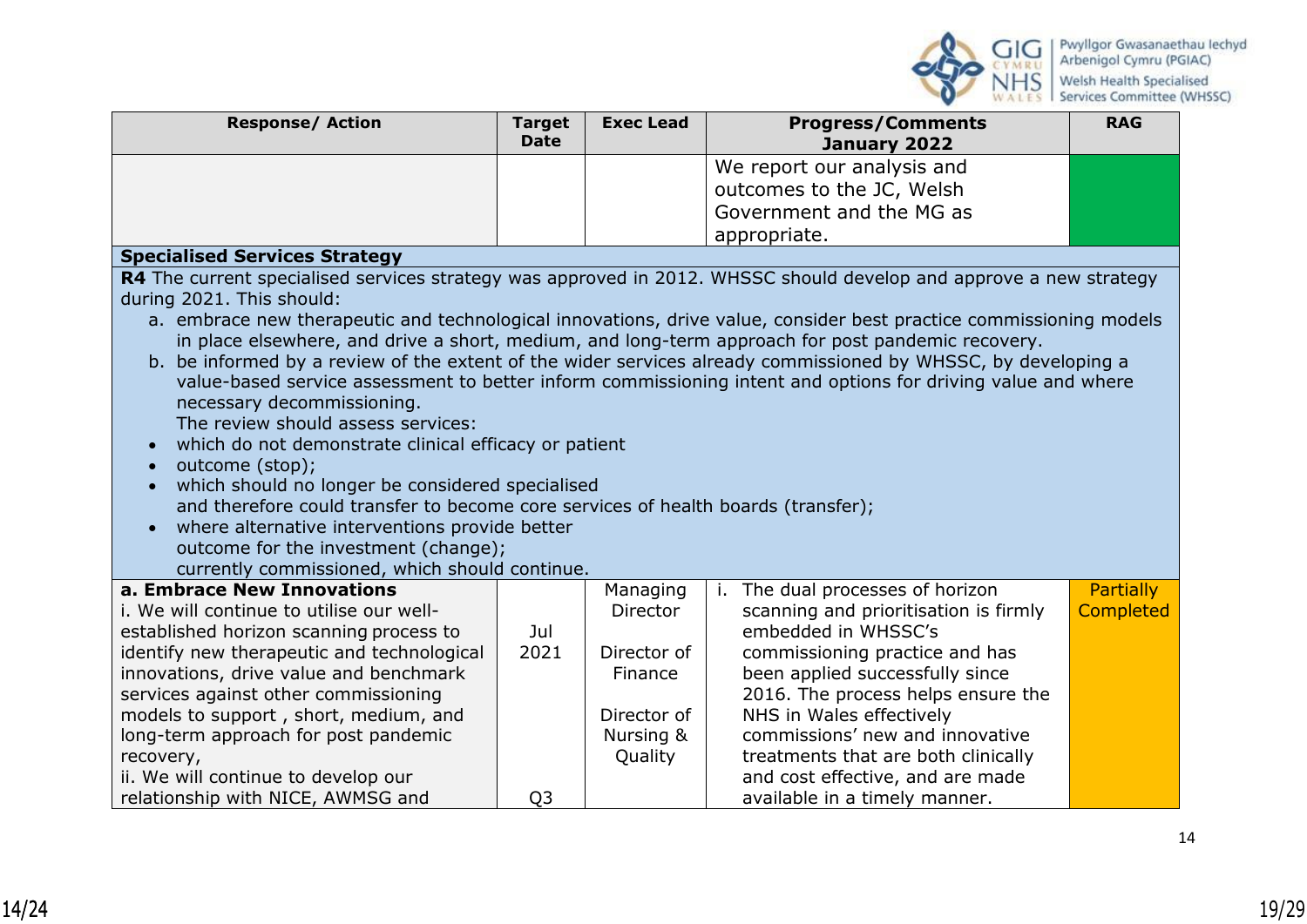

| <b>Response/ Action</b>                     | <b>Target</b> | <b>Exec Lead</b> | <b>Progress/Comments</b>               | <b>RAG</b> |
|---------------------------------------------|---------------|------------------|----------------------------------------|------------|
|                                             | <b>Date</b>   |                  | January 2022                           |            |
| HTW in relation to the evaluation of        | $2021 -$      | Director of      | Horizon scanning identifies new        |            |
| new drugs and interventions,                | 22            | Planning         | interventions which may be suitable    |            |
| iii. We will engage with developments       |               |                  | for funding, and prioritisation allows |            |
| for digital and Artificial intelligence     |               |                  | them to be ranked according to a       |            |
| $(AI)$ ,                                    |               |                  | set of pre-determined criteria,        |            |
| iv. We will continue our regular dialogue   |               |                  | including clinical and cost            |            |
| and knowledge sharing with the four         | In Place      |                  | effectiveness. This information when   |            |
| nations' specialised services               |               |                  | combined with information around       |            |
| commissioners,                              |               |                  | demands from existing services and     |            |
| v. We will continue to build upon our       |               |                  | interventions will underpin and feed   |            |
| existing relationships with the Royal       |               |                  | into the development of the WHSSC      |            |
| Colleges,                                   |               |                  | <b>Integrated Commissioning Plan</b>   |            |
| vi. We will continue to develop our         |               |                  | (ICP). A horizon scanning exercise     |            |
| work on value-based commissioning,          |               |                  | was undertaken by the Medical          |            |
| vii. We will develop a communication        |               |                  | Directorate between January and        |            |
| and engagement plan to support and          |               |                  | May 2021, which informed the new       |            |
| inform the strategy.                        | Dec           |                  | Interventions Prioritisation Panel on  |            |
| viii. As previously agreed with Joint       | 2021          |                  | the 20 July 2021, and the Clinical     |            |
| Committee a stakeholder engagement          |               |                  | Impact Advisory Group (CIAG)           |            |
| exercise will be undertaken to gain insight |               |                  | prioritisation day on the 3 August     |            |
| on long-term ambitions and to inform how    |               |                  | 2021,                                  |            |
| we shape and design our services for the    | <b>Dec</b>    |                  | WHSSC continues to develop its<br>ii.  |            |
| future. This will inform the Specialised    | 2021          |                  | relationships including:               |            |
|                                             |               |                  | a. Three members of the WHSS           |            |
| Services Strategy and the supporting the    |               |                  |                                        |            |
| 3 year integrated commissioning plan.       |               |                  | team are current members of            |            |
|                                             |               |                  | NICE appraisal committees              |            |
|                                             |               |                  | (AC - TA committee A; ID -             |            |
|                                             |               |                  | TA committee D; SD - HST               |            |
|                                             |               |                  | committee). AC is also Chair           |            |
|                                             |               |                  | of the NICE Welsh Health               |            |
|                                             |               |                  | Network,                               |            |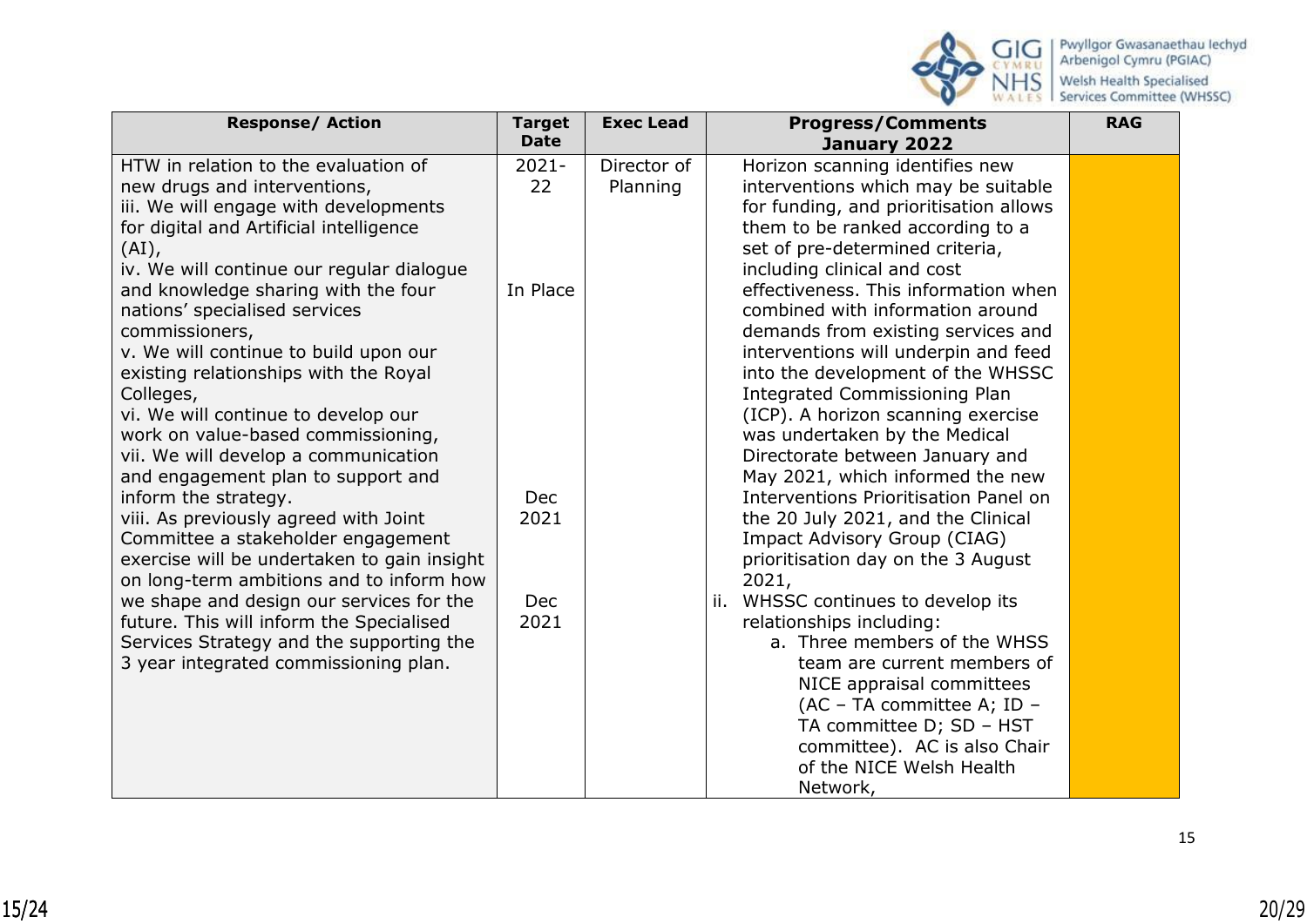

| <b>Response/ Action</b> | <b>Target</b><br><b>Date</b> | <b>Exec Lead</b> | <b>Progress/Comments</b><br>January 2022 | <b>RAG</b> |
|-------------------------|------------------------------|------------------|------------------------------------------|------------|
|                         |                              |                  | b. WHSSC has a built a strong            |            |
|                         |                              |                  | working relationship with                |            |
|                         |                              |                  | HTW. A MoU was signed in                 |            |
|                         |                              |                  | 2018 (currently being                    |            |
|                         |                              |                  | updated) and WHSSC is                    |            |
|                         |                              |                  | represented on their                     |            |
|                         |                              |                  | Assessment Group, Appraisal              |            |
|                         |                              |                  | Group and Stakeholder                    |            |
|                         |                              |                  | Forum. A joint proposal to               |            |
|                         |                              |                  | support all Wales policy                 |            |
|                         |                              |                  | development of HTW                       |            |
|                         |                              |                  | guidance was supported by                |            |
|                         |                              |                  | MG in June and the HTW                   |            |
|                         |                              |                  | Executive Board in July 2021.            |            |
|                         |                              |                  | Funding for two posts (Project           |            |
|                         |                              |                  | Manager and Admin) to                    |            |
|                         |                              |                  | support this work is now                 |            |
|                         |                              |                  | being sought from WG                     |            |
|                         |                              |                  | c. WHSSC also has a close                |            |
|                         |                              |                  | working relationship with                |            |
|                         |                              |                  | AWMSG, focused mainly on                 |            |
|                         |                              |                  | medicines management and                 |            |
|                         |                              |                  | horizon scanning. A MoU is               |            |
|                         |                              |                  | now being developed between              |            |
|                         |                              |                  | <b>WHSSC and AWMSG to</b>                |            |
|                         |                              |                  | formalise these links and to             |            |
|                         |                              |                  | share knowledge and                      |            |
|                         |                              |                  | expertise. The appointment of            |            |
|                         |                              |                  | a WHSSC Medicines                        |            |
|                         |                              |                  | Management Pharmacist (due               |            |
|                         |                              |                  | to start January 2022) will              |            |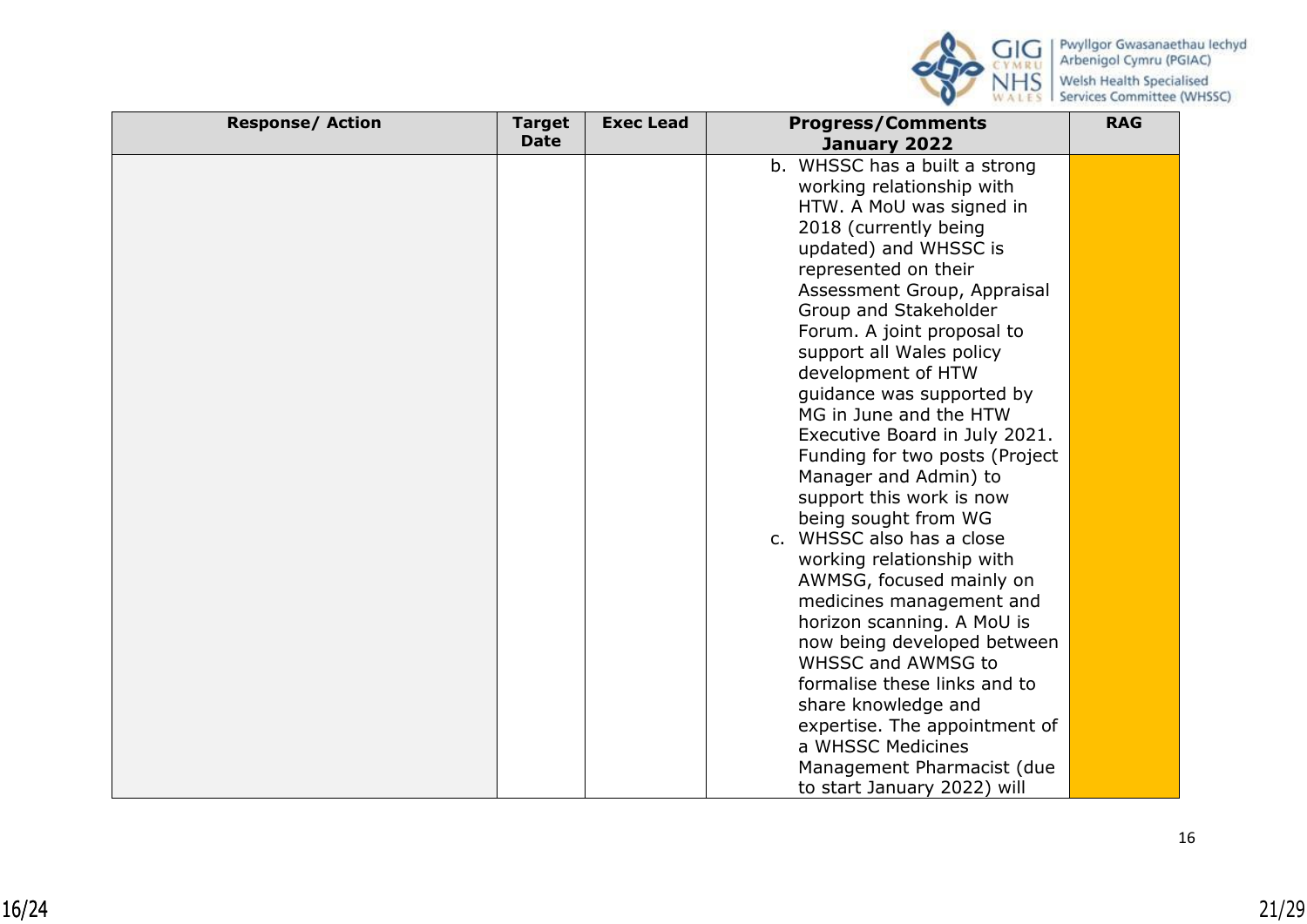

| <b>Response/ Action</b> | <b>Target</b> | <b>Exec Lead</b> | <b>Progress/Comments</b>                  | <b>RAG</b> |
|-------------------------|---------------|------------------|-------------------------------------------|------------|
|                         | <b>Date</b>   |                  | January 2022                              |            |
|                         |               |                  | further strengthen this                   |            |
|                         |               |                  | partnership.                              |            |
|                         |               |                  | iii. We continue to engage with           |            |
|                         |               |                  | developments for digital and              |            |
|                         |               |                  | Artificial intelligence (AI)              |            |
|                         |               |                  | iv. We continue to attend the four        |            |
|                         |               |                  | nations' specialised services             |            |
|                         |               |                  | commissioners meetings,                   |            |
|                         |               |                  | v. We continue to build upon our          |            |
|                         |               |                  | existing relationships with the Royal     |            |
|                         |               |                  | Colleges,                                 |            |
|                         |               |                  | vi. We continue to develop our work on    |            |
|                         |               |                  | value-based commissioning,                |            |
|                         |               |                  | vii. We have developed a                  |            |
|                         |               |                  | communication and engagement              |            |
|                         |               |                  | plan to support and inform the            |            |
|                         |               |                  | strategy which will be presented to       |            |
|                         |               |                  | the CDGB in January 2022,                 |            |
|                         |               |                  | viii. It was previously agreed with Joint |            |
|                         |               |                  | Committee that a stakeholder              |            |
|                         |               |                  | engagement exercise would be              |            |
|                         |               |                  | undertaken in December                    |            |
|                         |               |                  | 2021/January 2022 to gain insight         |            |
|                         |               |                  | on long term ambitions and to             |            |
|                         |               |                  | inform how we shape and design our        |            |
|                         |               |                  | services for the future. This would       |            |
|                         |               |                  | inform the Specialised Services           |            |
|                         |               |                  | Strategy which would be presented         |            |
|                         |               |                  | to the JC in January/March 2022.          |            |
|                         |               |                  | The timetable for this is however         |            |
|                         |               |                  | being revised in response to the          |            |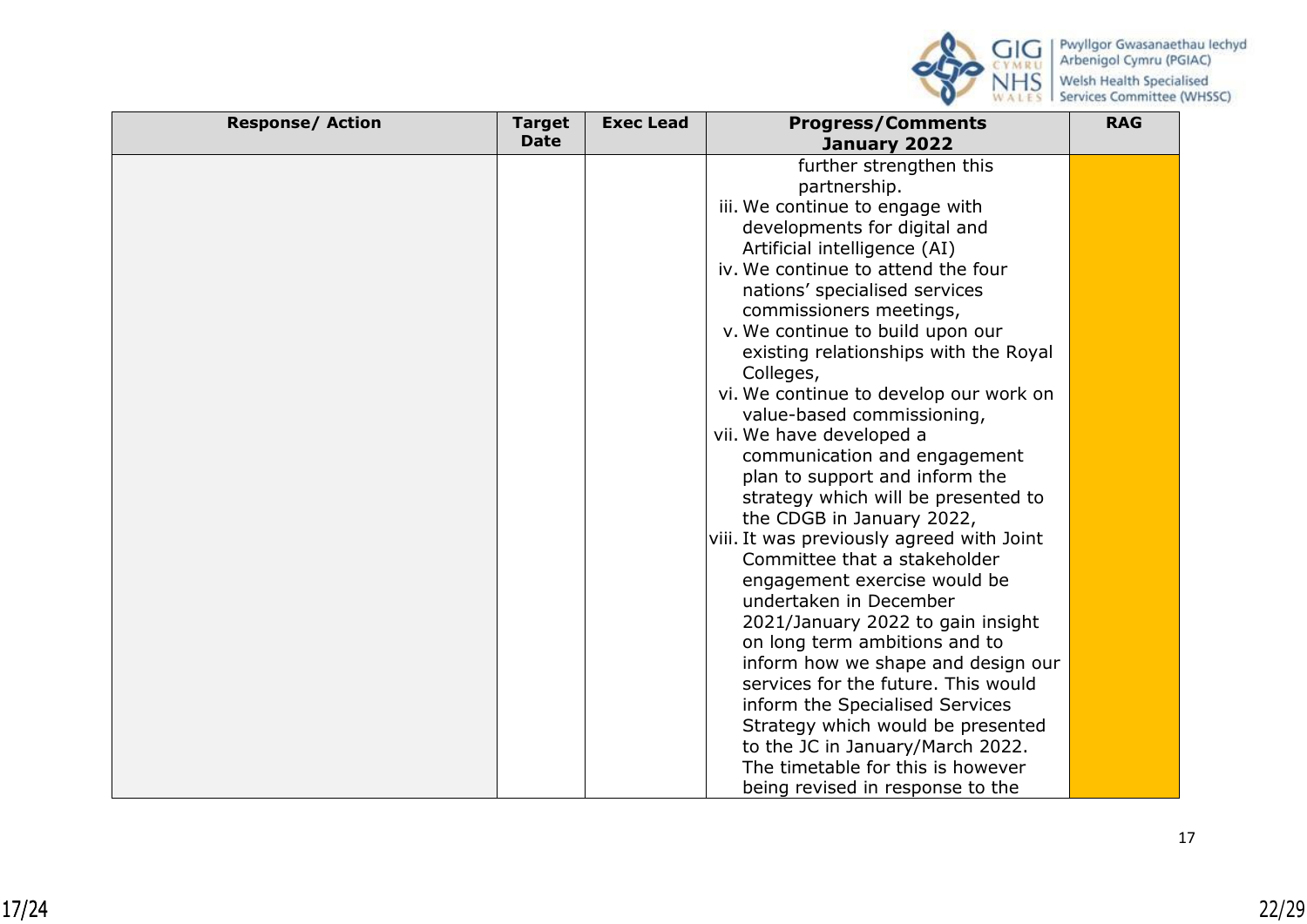

| <b>Response/ Action</b>                                                                                                                                                                                                                                                                                                                                                                                                                                                                                                                                                                                                                                                                                                                                                                                                                                                                               | <b>Target</b><br><b>Date</b>  | <b>Exec Lead</b>                                                                         | <b>Progress/Comments</b><br>January 2022                                                                                                                                                                                                                                                                                                                                                                                                                                                                                                                                           | <b>RAG</b>                           |
|-------------------------------------------------------------------------------------------------------------------------------------------------------------------------------------------------------------------------------------------------------------------------------------------------------------------------------------------------------------------------------------------------------------------------------------------------------------------------------------------------------------------------------------------------------------------------------------------------------------------------------------------------------------------------------------------------------------------------------------------------------------------------------------------------------------------------------------------------------------------------------------------------------|-------------------------------|------------------------------------------------------------------------------------------|------------------------------------------------------------------------------------------------------------------------------------------------------------------------------------------------------------------------------------------------------------------------------------------------------------------------------------------------------------------------------------------------------------------------------------------------------------------------------------------------------------------------------------------------------------------------------------|--------------------------------------|
|                                                                                                                                                                                                                                                                                                                                                                                                                                                                                                                                                                                                                                                                                                                                                                                                                                                                                                       |                               |                                                                                          | system pressures related to the<br>current wave of the pandemic and<br>the letter from Judith Paget CEO of<br>NHS Wales regarding use of the<br>Options Framework and the<br>necessity to step down non-essential<br>activities.                                                                                                                                                                                                                                                                                                                                                   |                                      |
| <b>b. Approach to Review of Services</b><br>will be considered in strategy<br>engagement<br>i. The draft strategy will consider our<br>approach to the review of the existing<br>portfolio of commissioned services and<br>undertake a value based services<br>assessment to assess if existing services<br>are still categorised as specialised,<br>ii. We will continue to undertake our<br>annual prioritisation panel with HB's to<br>assess new specialised services that could<br>be commissioned,<br>iii. We will continue to undertake a<br>process of continuous horizon scanning to<br>identify potential new and emerging<br>services and drugs, and to focus on<br>existing and new hyper-specialised<br>services,<br>iv. WHSSC will investigate opportunities<br>for strengthening its information function<br>through internal re-organisation and<br>investment. This will include the | Sept<br>2021<br>March<br>2022 | Director of<br>Finance<br>Director of<br>Nursing &<br>Quality<br>Director of<br>Planning | i. The draft new specialised services<br>strategy:<br>a. It was previously agreed<br>with Joint Committee a<br>stakeholder engagement<br>exercise would be<br>undertaken in December<br>2021/January 2022 to gain<br>insight on long term<br>ambitions and to inform<br>how we shape and design<br>our services for the future.<br>This would inform the<br><b>Specialised Services</b><br>Strategy which would be<br>presented to the JC in<br>January/March 2022. The<br>timetable for this is<br>however being revised in<br>response to the system<br>pressures related to the | <b>Partially</b><br><b>Completed</b> |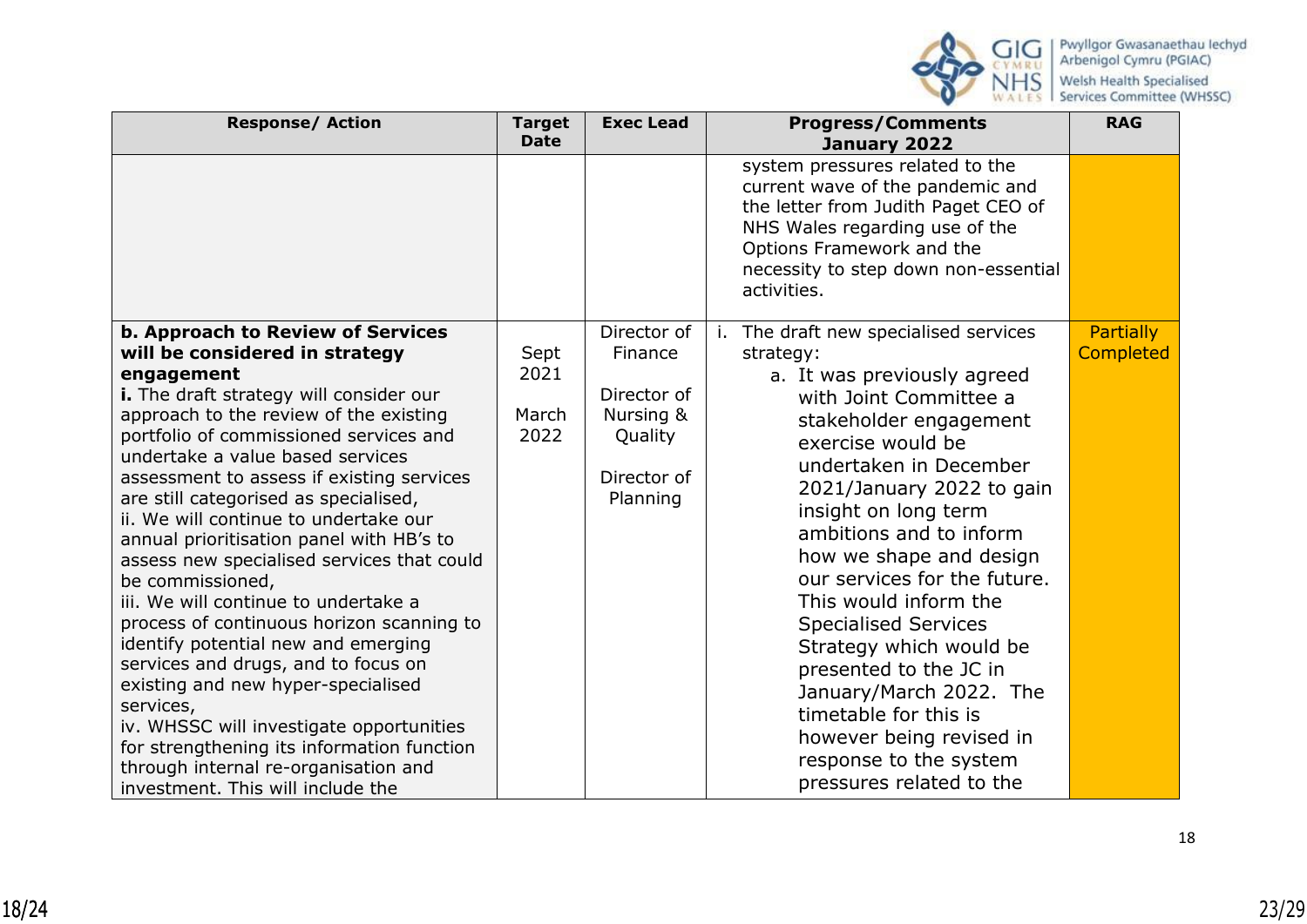

| <b>Response/ Action</b>                                                                                                                                                                                                                                                                                                                                                                                                                                                                                                                                                                                                                                                                                                                                    | <b>Target</b><br><b>Date</b> | <b>Exec Lead</b> | <b>Progress/Comments</b><br>January 2022                                                                                                                                                                                                                                                                                                                                                                                                                                                                                                                                                                                                                                                                                                                                                                                          | <b>RAG</b> |
|------------------------------------------------------------------------------------------------------------------------------------------------------------------------------------------------------------------------------------------------------------------------------------------------------------------------------------------------------------------------------------------------------------------------------------------------------------------------------------------------------------------------------------------------------------------------------------------------------------------------------------------------------------------------------------------------------------------------------------------------------------|------------------------------|------------------|-----------------------------------------------------------------------------------------------------------------------------------------------------------------------------------------------------------------------------------------------------------------------------------------------------------------------------------------------------------------------------------------------------------------------------------------------------------------------------------------------------------------------------------------------------------------------------------------------------------------------------------------------------------------------------------------------------------------------------------------------------------------------------------------------------------------------------------|------------|
| development of an outcome manager post<br>to support both the WHSSC strategic<br>approach to outcome measurement as<br>well as a feasibility analysis of currently<br>available tools. We will pursue our<br>planned investment to utilise the SAIL<br>database with a view to assessing the<br>population impact of services in a number<br>of pilot areas. As previously agreed with<br>the Joint Committee a stakeholder<br>engagement exercise will be undertaken<br>to gain insight from our stakeholders on<br>long term ambitions and to inform how we<br>shape and design our services for the<br>future. This will inform transferring<br>commissioned services into and out of the<br>WHSSC portfolio to meet stakeholder and<br>patient demand. |                              |                  | current wave of the<br>pandemic and the letter<br>from Judith Paget, CEO of<br>NHS Wales regarding use<br>of the Options Framework<br>and the necessity to step<br>down non-essential<br>activities.<br>b. On the 28 September 2021<br>the WHSSC executive team<br>met with Improvement<br>Cymru (IC) to discuss and<br>explore potential options for<br>them to support WHSSC in<br>developing its new specialist<br>services strategy and WHSSC<br>agreed to hold a Quality<br>Improvement workshop<br>facilitated by IC in January<br>2022 and to develop<br>improvement and audit days<br>with nursing teams with a<br>view to undertaking our own<br>internal competency<br>assessment to drive<br>improvement, and considered<br>predictive modelling for<br>interventions, and<br>international collaborative<br>networks, |            |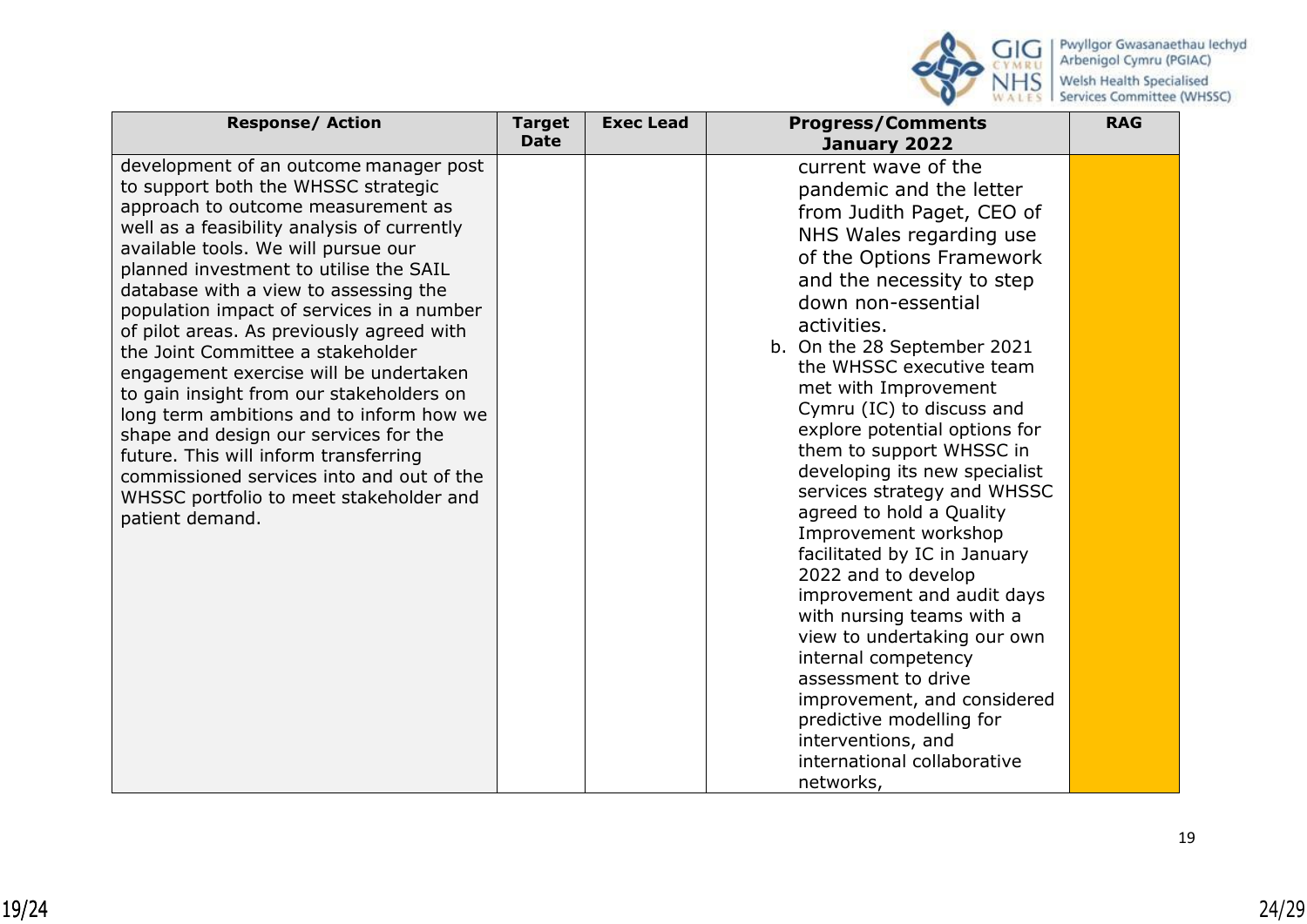

| <b>Response/ Action</b> | <b>Target</b> | <b>Exec Lead</b> | <b>Progress/Comments</b>                 | <b>RAG</b> |
|-------------------------|---------------|------------------|------------------------------------------|------------|
|                         | <b>Date</b>   |                  | January 2022                             |            |
|                         |               |                  | c. WHSSC are required to agree           |            |
|                         |               |                  | annually those services that             |            |
|                         |               |                  | should be planned on a                   |            |
|                         |               |                  | national basis and those that            |            |
|                         |               |                  | should be planned locally                |            |
|                         |               |                  | (section 1.1.4 WHSSC SO's),              |            |
|                         |               |                  | to support this, following a             |            |
|                         |               |                  | discussion at the JC 7                   |            |
|                         |               |                  | September 2021 a workshop                |            |
|                         |               |                  | was held with the MG on the              |            |
|                         |               |                  | 25 November 2021 to                      |            |
|                         |               |                  | evaluate the commissioning of            |            |
|                         |               |                  | services. MG members were                |            |
|                         |               |                  | requested to submit                      |            |
|                         |               |                  | expressions of interest to               |            |
|                         |               |                  | evaluate specific                        |            |
|                         |               |                  | commissioned services in                 |            |
|                         |               |                  | order to evaluate the merits             |            |
|                         |               |                  | of the service being                     |            |
|                         |               |                  | commissioned locally at HB               |            |
|                         |               |                  | level or through WHSSC.                  |            |
|                         |               |                  | d. A recovery workshop was held          |            |
|                         |               |                  | with the MG on the 16                    |            |
|                         |               |                  | December 2021 to discuss                 |            |
|                         |               |                  | recovery Planning and Quality            |            |
|                         |               |                  | and Outcome Improvement                  |            |
|                         |               |                  | for Patients.                            |            |
|                         |               |                  | ii. The annual prioritisation panel with |            |
|                         |               |                  | HB's to assess new specialised           |            |
|                         |               |                  | services that could be commissioned      |            |
|                         |               |                  | was held on the 20 July 2021,            |            |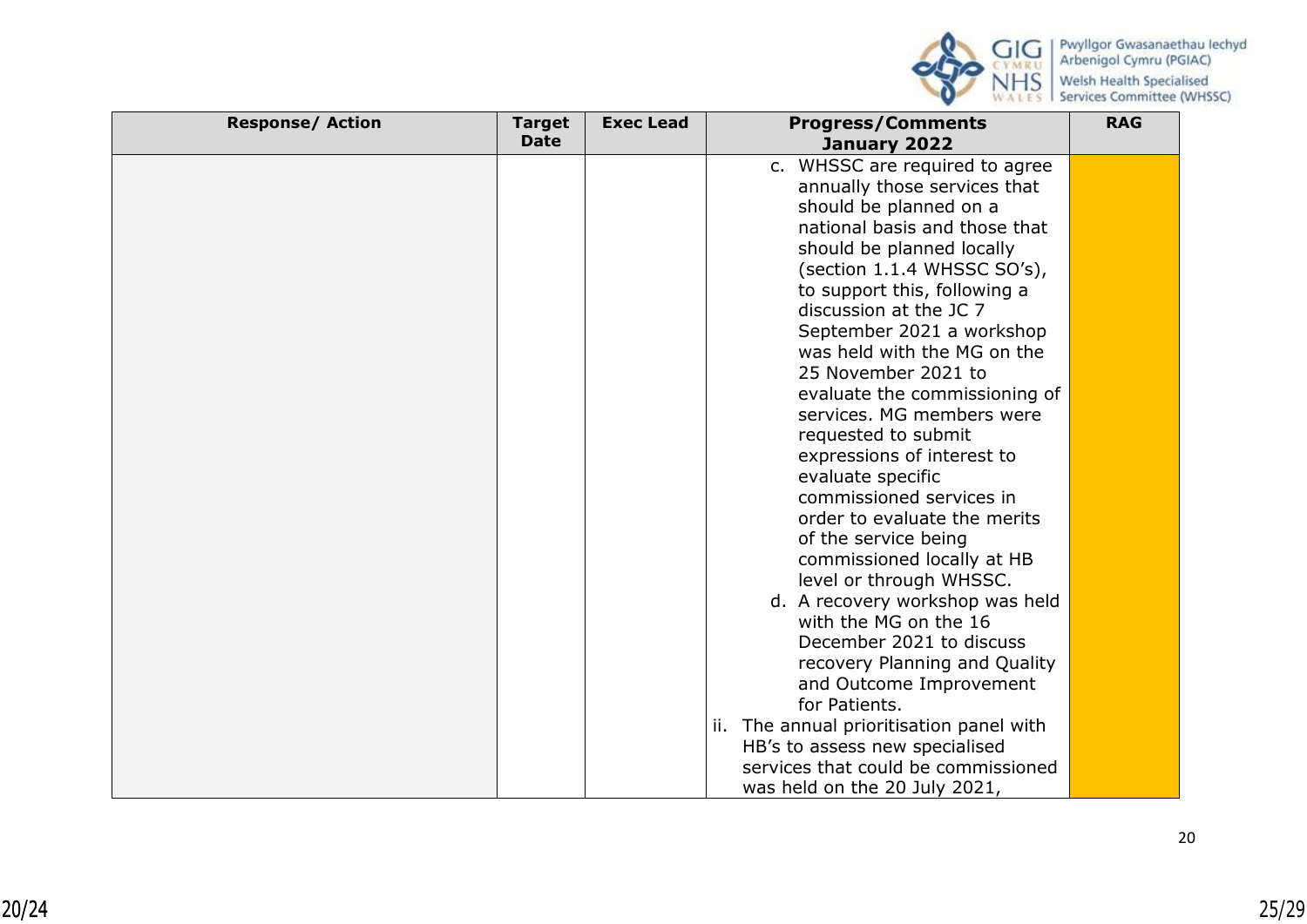

| <b>Response/ Action</b>                                                                                                                                                                                                              | <b>Target</b> | <b>Exec Lead</b> | <b>Progress/Comments</b>                                                                                                                                                                                                                                                                                                                                                                                                                                                                                                                                                                                                                                                                                                                     | <b>RAG</b> |
|--------------------------------------------------------------------------------------------------------------------------------------------------------------------------------------------------------------------------------------|---------------|------------------|----------------------------------------------------------------------------------------------------------------------------------------------------------------------------------------------------------------------------------------------------------------------------------------------------------------------------------------------------------------------------------------------------------------------------------------------------------------------------------------------------------------------------------------------------------------------------------------------------------------------------------------------------------------------------------------------------------------------------------------------|------------|
|                                                                                                                                                                                                                                      | <b>Date</b>   |                  | January 2022                                                                                                                                                                                                                                                                                                                                                                                                                                                                                                                                                                                                                                                                                                                                 |            |
|                                                                                                                                                                                                                                      |               |                  | The process of continuous horizon<br>liii.<br>scanning to identify potential new<br>and emerging services and drugs,<br>and to focus on existing and new<br>hyper-specialised services was<br>undertaken between January and<br>May 2021 and informed the<br>prioritisation panel on the 20 July<br>2021,<br>iv. We have investigated opportunities<br>for strengthening our information<br>function through internal re-<br>organisation and investment and<br>have strengthened the staffing<br>model of the information function to<br>enable more timely information.<br>The WHSSC staffing structure has<br>been reviewed to include a senior<br>outcomes commissioner to design<br>outcome systems and monitor and<br>report outcomes. |            |
| Welsh Government Recommendation - Independent member recruitment                                                                                                                                                                     |               |                  |                                                                                                                                                                                                                                                                                                                                                                                                                                                                                                                                                                                                                                                                                                                                              |            |
| R5 Review the options to recruit and retain WHSSC independent members. This should include considering measures to<br>expand the range of NHS bodies that WHSSC members can be drawn from, and remuneration for undertaking the role |               |                  |                                                                                                                                                                                                                                                                                                                                                                                                                                                                                                                                                                                                                                                                                                                                              |            |
| <b>Letter from Dr Andrew Goodall to</b><br>Adrian Crompton, 2 June 2021 stated:<br>I am aware there have been challenges in<br>securing nominations from health boards                                                               |               |                  | WG update received 15/12/21<br>WHSSC are in discussions with WG on<br>the IM remuneration and time<br>commitment issues and a report was                                                                                                                                                                                                                                                                                                                                                                                                                                                                                                                                                                                                     |            |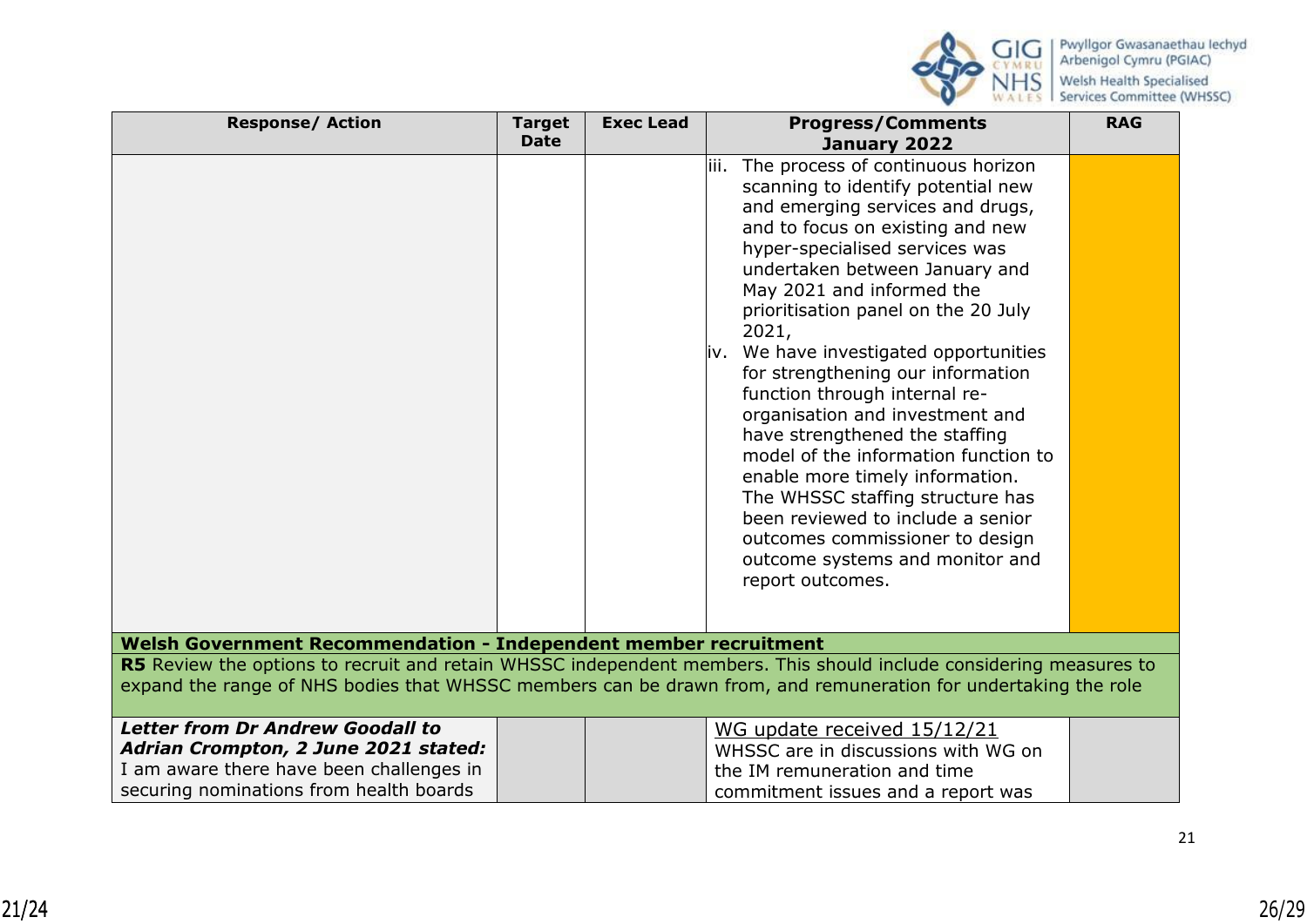

| <b>Response/ Action</b>                                                                                                                                                                                                                   | <b>Target</b><br><b>Date</b> | <b>Exec Lead</b> | <b>Progress/Comments</b><br>January 2022 | <b>RAG</b> |  |  |
|-------------------------------------------------------------------------------------------------------------------------------------------------------------------------------------------------------------------------------------------|------------------------------|------------------|------------------------------------------|------------|--|--|
| to undertake the independent member                                                                                                                                                                                                       |                              |                  | presented to the Chairs group in         |            |  |  |
| role at WHSSC. My officials have been                                                                                                                                                                                                     |                              |                  | October 2021 requesting their views.     |            |  |  |
| looking at options in relation to                                                                                                                                                                                                         |                              |                  |                                          |            |  |  |
| recruitment, remuneration and retention                                                                                                                                                                                                   |                              |                  | The Chair of WHSSC and the               |            |  |  |
| of independent members and I am                                                                                                                                                                                                           |                              |                  | Committee Secretary meet with WG         |            |  |  |
| currently considering their advice before                                                                                                                                                                                                 |                              |                  | officials on a monthly basis to progress |            |  |  |
| the matter is raised with the Minister.                                                                                                                                                                                                   |                              |                  | the IM remuneration discussions.         |            |  |  |
| There are a number of options, some of                                                                                                                                                                                                    |                              |                  |                                          |            |  |  |
| which could be achieved relatively simply                                                                                                                                                                                                 |                              |                  | A progress report will be presented to   |            |  |  |
| and others which would require changes                                                                                                                                                                                                    |                              |                  | the Joint Committee on the 18 January    |            |  |  |
| to the legislation. I will write to you again                                                                                                                                                                                             |                              |                  | 2021.                                    |            |  |  |
| when we have a clear way forward.                                                                                                                                                                                                         |                              |                  |                                          |            |  |  |
|                                                                                                                                                                                                                                           |                              |                  |                                          |            |  |  |
| Welsh Government Recommendation - Sub-regional and regional programme management                                                                                                                                                          |                              |                  |                                          |            |  |  |
| R6 This is linked to Recommendation 2 made to WHSSC in this report. When new regional or sub-regional                                                                                                                                     |                              |                  |                                          |            |  |  |
| specialised services are planned which are not the sole responsibility of WHSSC, ensure that effective multi- partner<br>programme management arrangements are in place from concept through to completion (i.e. early in the development |                              |                  |                                          |            |  |  |
| through to post-implementation benefits analysis).                                                                                                                                                                                        |                              |                  |                                          |            |  |  |
| Letter from Dr Andrew Goodall to                                                                                                                                                                                                          |                              |                  | WG update received 15/12/21              |            |  |  |
| Adrian Crompton, 2 June 2021 stated:                                                                                                                                                                                                      |                              |                  | This is linked to R2 and an update will  |            |  |  |
| As you have highlighted, whilst some key                                                                                                                                                                                                  |                              |                  | be received in due course.               |            |  |  |
| service areas like major trauma have                                                                                                                                                                                                      |                              |                  |                                          |            |  |  |
| been developed successfully and with                                                                                                                                                                                                      |                              |                  |                                          |            |  |  |
| good collaboration across organisations,                                                                                                                                                                                                  |                              |                  |                                          |            |  |  |
| the timelines around such changes have                                                                                                                                                                                                    |                              |                  |                                          |            |  |  |
| been slow and often hampered by a lack                                                                                                                                                                                                    |                              |                  |                                          |            |  |  |
| of clarity on who is driving the process. I                                                                                                                                                                                               |                              |                  |                                          |            |  |  |
| agree with your view that end-to-end                                                                                                                                                                                                      |                              |                  |                                          |            |  |  |
| programme management of such                                                                                                                                                                                                              |                              |                  |                                          |            |  |  |
| schemes, which are not within the sole                                                                                                                                                                                                    |                              |                  |                                          |            |  |  |
| remit of WHSSC, should be strengthened.                                                                                                                                                                                                   |                              |                  |                                          |            |  |  |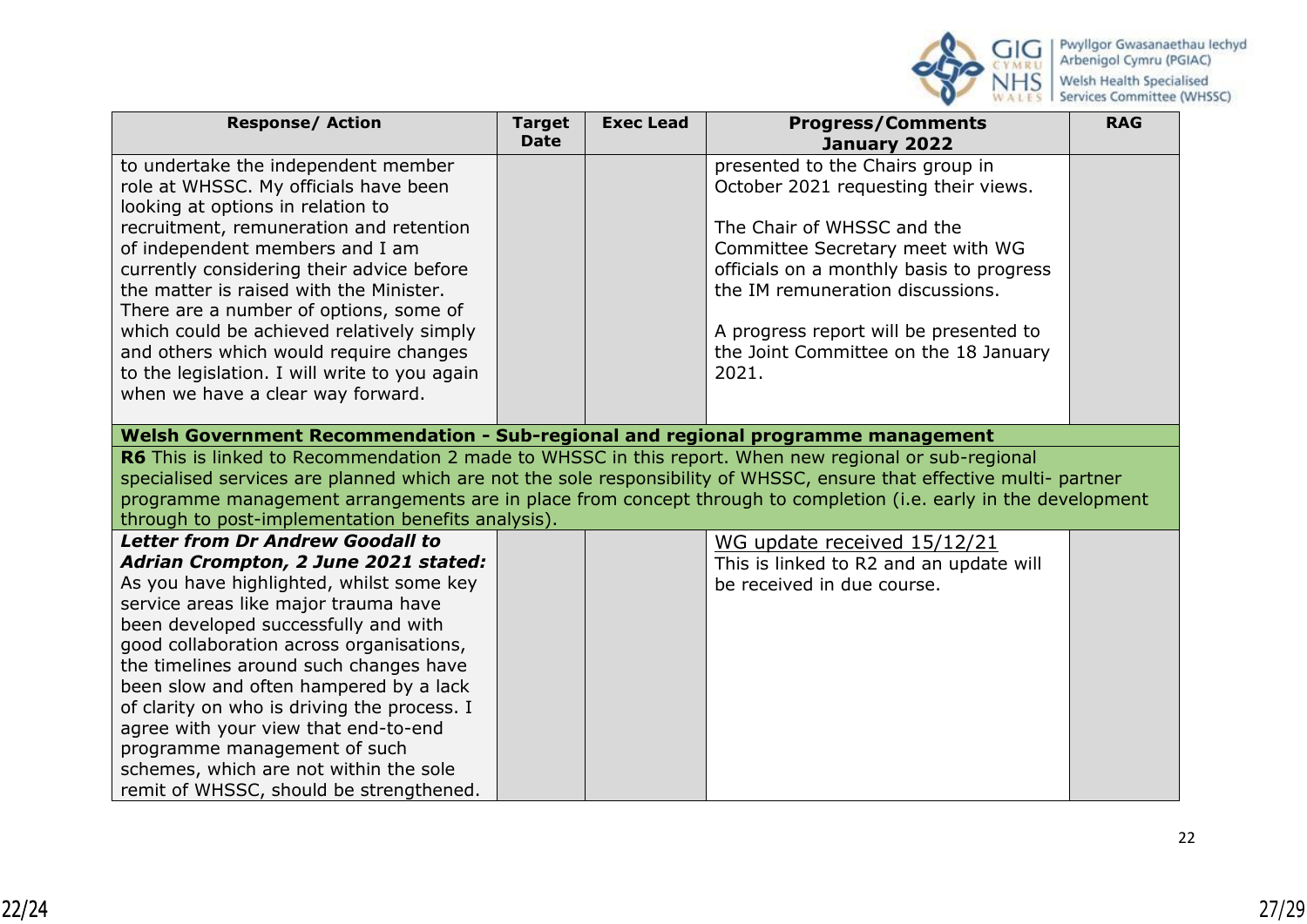

| <b>Response/ Action</b>                                                                                                              | <b>Target</b> | <b>Exec Lead</b> | <b>Progress/Comments</b>               | <b>RAG</b> |  |  |
|--------------------------------------------------------------------------------------------------------------------------------------|---------------|------------------|----------------------------------------|------------|--|--|
|                                                                                                                                      | <b>Date</b>   |                  | January 2022                           |            |  |  |
| The National Clinical Framework which we                                                                                             |               |                  |                                        |            |  |  |
| published on 22 March, sets out a vision                                                                                             |               |                  |                                        |            |  |  |
| for a health system that is co-ordinated                                                                                             |               |                  |                                        |            |  |  |
| centrally and delivered locally or through                                                                                           |               |                  |                                        |            |  |  |
| regional collaborations. Implementation                                                                                              |               |                  |                                        |            |  |  |
| will be taken forward through NHS                                                                                                    |               |                  |                                        |            |  |  |
| planning and quality improvement                                                                                                     |               |                  |                                        |            |  |  |
| approaches and our accountability                                                                                                    |               |                  |                                        |            |  |  |
| arrangements with NHS bodies.<br>Welsh Government Recommendation - Future governance and accountability arrangements for specialised |               |                  |                                        |            |  |  |
| <b>services</b>                                                                                                                      |               |                  |                                        |            |  |  |
| R7 A Healthier Wales included a commitment to review the WHSSC arrangements along with other national hosted and                     |               |                  |                                        |            |  |  |
| specialist advisory functions. COVID-19 has contributed to delays in taking forward that action. It is recommended that              |               |                  |                                        |            |  |  |
| the Welsh Government set a revised timescale for the action and use the findings of this report to inform any further                |               |                  |                                        |            |  |  |
| work looking at governance and accountability arrangements for commissioning                                                         |               |                  |                                        |            |  |  |
| specialised services as part of a wider consolidation of current national activity.                                                  |               |                  |                                        |            |  |  |
| <b>Letter from Dr Andrew Goodall to</b>                                                                                              |               |                  | WG update received 15/12/21            |            |  |  |
| Adrian Crompton, 2 June 2021 stated:                                                                                                 |               |                  | Welsh Government have advised          |            |  |  |
| A Healthier Wales committed to reviewing                                                                                             |               |                  | that the advice on the NHS             |            |  |  |
| the WHSSC arrangements alongside other                                                                                               |               |                  | Executive is still being considered by |            |  |  |
| hosted national and specialised functions,                                                                                           |               |                  | the Minister.                          |            |  |  |
| in the context of the development of the                                                                                             |               |                  |                                        |            |  |  |
| NHS Executive function. The position of                                                                                              |               |                  | The Public Accounts and Public         |            |  |  |
| WHSSC within this landscape needs to be                                                                                              |               |                  | Administration Committee has           |            |  |  |
| carefully considered. On the one hand,                                                                                               |               |                  | written to the Director General/Chief  |            |  |  |
| there are strengths in the current system<br>whereby health boards, through the joint                                                |               |                  | Executive NHS Wales following her      |            |  |  |
| committee, retain overall responsibility for                                                                                         |               |                  | recent appearance before them to       |            |  |  |
| the commissioning of specialised services.                                                                                           |               |                  | ask for an update on the WHSSC         |            |  |  |
| This requires collaboration and mature                                                                                               |               |                  |                                        |            |  |  |
| discussion from both the commissioner                                                                                                |               |                  | <b>Audit Wales Reports</b>             |            |  |  |
|                                                                                                                                      |               |                  | recommendations 5, 6 and 7 and a       |            |  |  |